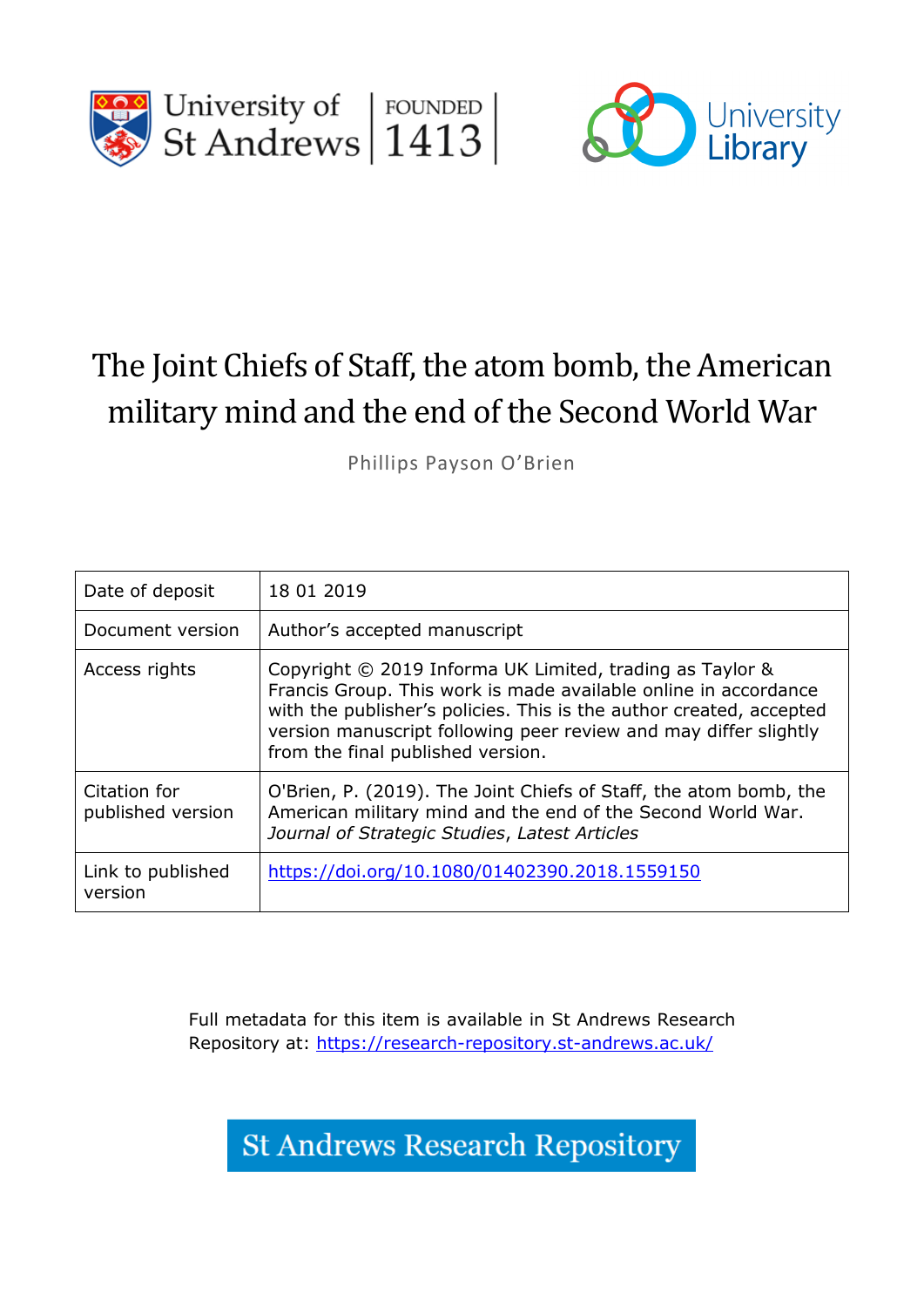# **The Joint Chiefs of Staff, the Atom Bomb, the American Military Mind and the End of the Second World War**

The Second World War witnessed the most famous and controversial ending of any conflict in human history. The decision by the United States government to drop uranium and plutonium, fissionbased weapons (better known as atomic bombs) on the Japanese cities of Hiroshima and Nagasaki makes its ending seminal. From the moment the bombs exploded there has been a debate, which shows no sign of abating, about the decision to cross the atomic threshold; whether the act was necessary, ethical, or even counter-productive. A multitude of books and articles have been written on the subject that go back and forth over the question of whether this was the best way to achieve victory. 1

This article will not rehash those arguments. What it aims to do, however, is examine one particular set of views, in many ways the most surprising—that of the top of the US strategic command, the Joint Chiefs of Staff (JCS). This group of two army generals and two navy admirals, all profoundly conventional, Caucasian, Christian, educated in military academies, born and raised in middle-class households—had a more complex set of ethical and strategic responses to the use of atomic weapons than one might assume. Looking at the range of their views on the issue of the atom bomb provides an important insight into how they viewed victory, the meaning of the Second World War and the state of the American military mind.

The Joint Chiefs of Staff were the four most important military officers in the United States during the Second World War; Admiral William Leahy Chief of Staff to the President and Chairman of the joint chiefs, General George Marshall Chief of Staff of the Army, Admiral Ernest King Chief of Naval Operations, and General Henry (Hap) Arnold Chief of Staff of the Army Air Force.<sup>2</sup> Collectively they were Franklin Roosevelt's and Harry Truman's highest ranking military advisers. Leahy was one of Roosevelt's oldest friends in Washington, the two had become close in 1913 when they first met in the Navy Department. Marshall, King and Arnold had more professional relationships with the president and this made a material difference over the eventual decision to use the atomic bomb. While Roosevelt lived, Leahy had great influence over the president, particularly as time went on and Roosevelt weakened. After Roosevelt's death in April 1945, however, things changed. Truman was an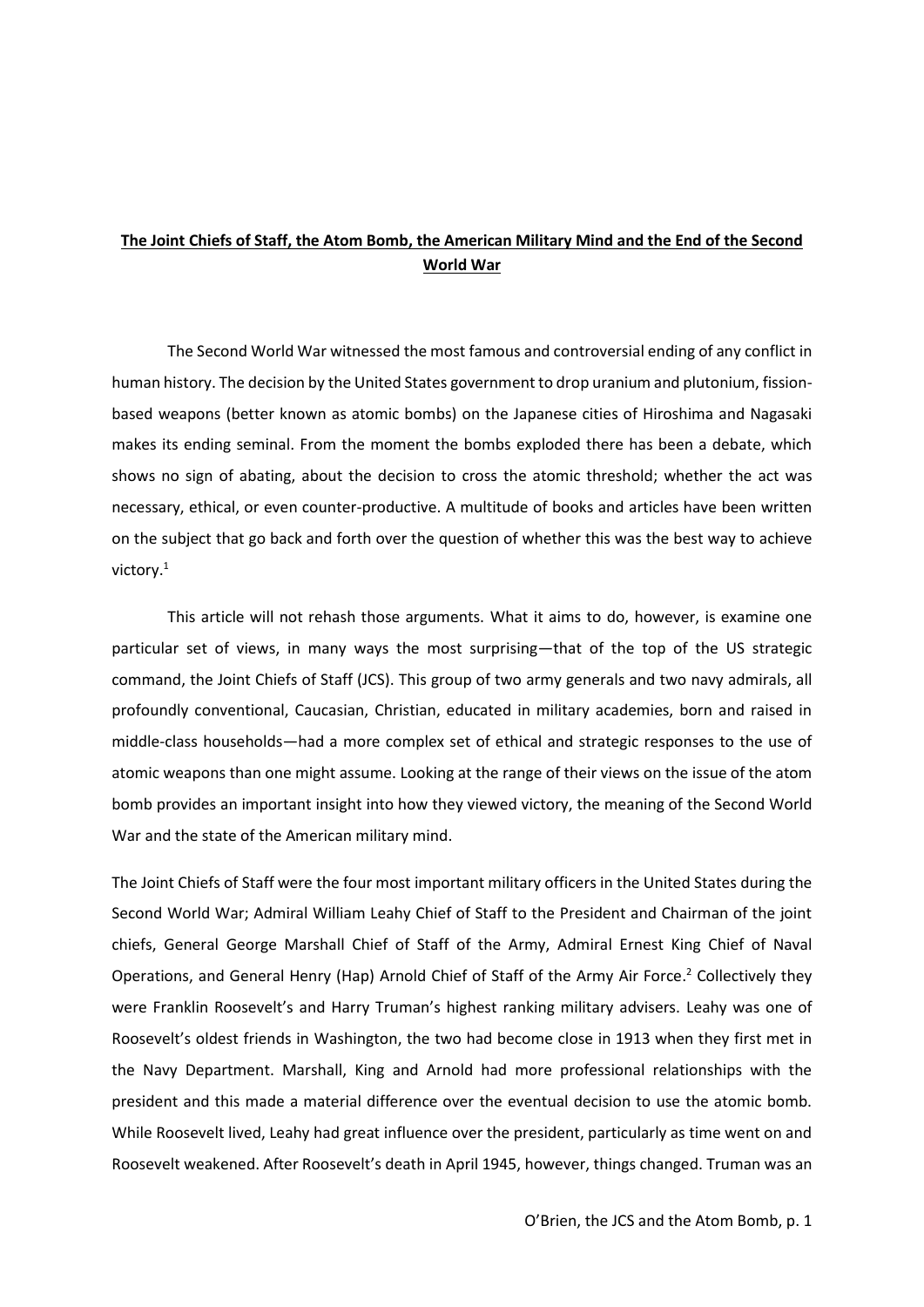army man by background and esteemed George Marshall in particular.. The shift would prove to be important as Leahy and Marshall's views on the atom bomb diverged the most as time went by.

The other two joint chiefs, King and Arnold, were less involved in the ultimate decision of whether and how to use the atom bomb. King was handicapped by the fact that the development of the atom bomb through the Manhattan Project, was an Army programme. <sup>3</sup> As such Arnold, who as the head of the air force, though actually still under Marshall who was head of the army, could have tried to play an important role in determining atomic policy, was somewhat passive on the issue. His reluctance to get involved came at least partly from his poor health (Arnold had a number of major heart attacks during the war).

The first thing that must be understood about the joint chiefs was that they were less important than the civilian leadership in making the final decision to drop the atom bomb. While Roosevelt had been alive, he kept such important decisions very close to his chest, often deciding things using only the joint chiefs with Harry Hopkins. Truman, on the other hand, feeling a little unsure and wanting very much to act in what he thought was Roosevelt's spirit (but which decidedly was not) delegated a great deal of authority in the first few months of his Interim Committee to decide on the best way forward.<sup>4</sup> Composed of government officials and scientists, the committee was chaired by Secretary of War Henry Stimson and, crucially, included James Byrnes as Truman's personal representative. For Stimson this was represented a temporary increase in influence. While Roosevelt lived, the president had kept the elderly Republican away from many of the crucial meeting of the war. Stimson had, for instance, not been included in the grand-strategic conferences in Casablanca, Quebec (both first and second), Cairo, Tehran and Yalta—conferences which determined the strategy of the war and set many of conditions that were supposed to govern the peace afterwards. Truman, however, allowed the secretary of war to have some influence over important decisions such as the atom bomb. <sup>5</sup> However even more than Stimson, the real beneficiary of the Interim Committee's establishment was Byrnes. Roosevelt had been growingly increasingly irritated with Byrnes and just before FDR died, the South Carolinian was leaving his important position as head of the Office of Economic Stabilization. Truman, however, leaned heavily on Byrnes, whom he had originally thought Roosevelt would select to be the new vice president in 1944. Not only did he make Byrnes his personal representative on the Interim Committee, in late June 1945 he would soon make him the new secretary of state, when the incumbent, Edward Stettinius, resigned.

The influence of Stimson and Byrnes mattered greatly as the former was mostly supportive of using the atomic bomb while the latter was enthusiastically supportive, and this made the formation of the interim committee vital. During the meeting of the committee on 31 May 1945, Stimson, who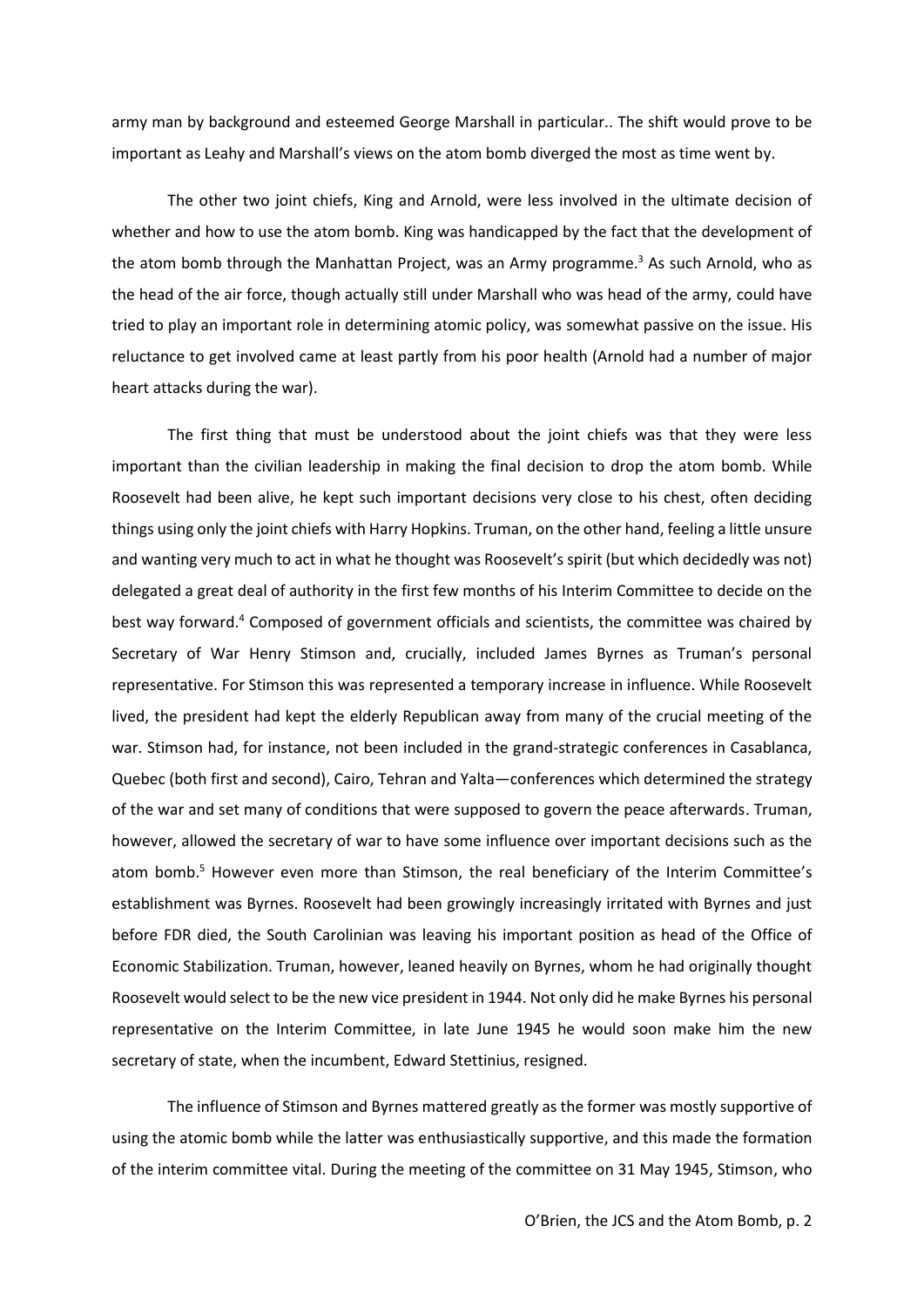was honestly torn about the meaning of the bomb endorsed the use of the atomic bomb against Japan without warning.<sup>6</sup> However he made a contradictory claim that while the attack should not 'concentrate' on a civilian area, an area of war industry closely surrounded by workers houses was the most 'desirable target.'<sup>7</sup> Byrnes had no such qualms. When the committee met again on 1 June, he dispensed with any of Stimson's qualifications. According to the minutes:

### 'VI Use Of The Bomb:

Mr. Byrnes recommended, and the committee agreed, that the Secretary of War should be advised that, while recognizing that the final selection of the target was essentially a military decision, the present view of the Committee was that the bomb should be used against Japan as soon as possible; that it be used on a war plant surrounded by workers' homes; and that it be used without prior warning.'<sup>8</sup>

One of the reasons Byrnes felt free to speak so forcefully on the issue is that he would have known that Truman, instinctively, was also supportive of using the bomb against Japan as soon as it was ready. Unlike Roosevelt, who seemed to become more and more enigmatic about the atomic bomb's use the closer it came to being a reality,<sup>9</sup> Truman was more openly supportive about dropping the bomb and even seemed slightly energized by the prospect of using the new weapon. He made no ethical comments about the weapon, except just before it was used when he wrote in a diary that it should not be used against women and children.<sup>10</sup> However, he made no order to that effect, and when the first bomb was dropped on Hiroshima, he celebrated with gusto.<sup>11</sup>

Thus, the civilian leadership was far more unified in favour of using the weapon and the civilian leadership, led by Truman, ultimately gave the go ahead for its use. This is particularly important because, had it been up to the US military led by the joint chiefs, the atom bomb might never have been used. The truth of the matter was that Leahy, Marshall, King and Arnold were all, to some degree, hesitant to use the atom bomb.<sup>12</sup> The chiefs, and many other senior military personalities such as Generals Dwight Eisenhower and Douglas MacArthur and admirals Chester Nimitz and William Halsey all argued, mostly after the war it must be said, that dropping the atom bomb was either unnecessary or wrong.<sup>13</sup> Within the chiefs there was a realization that the dropping of the bomb could shape the victory and the post-war world.

# *King and Arnold: The Soft Middle*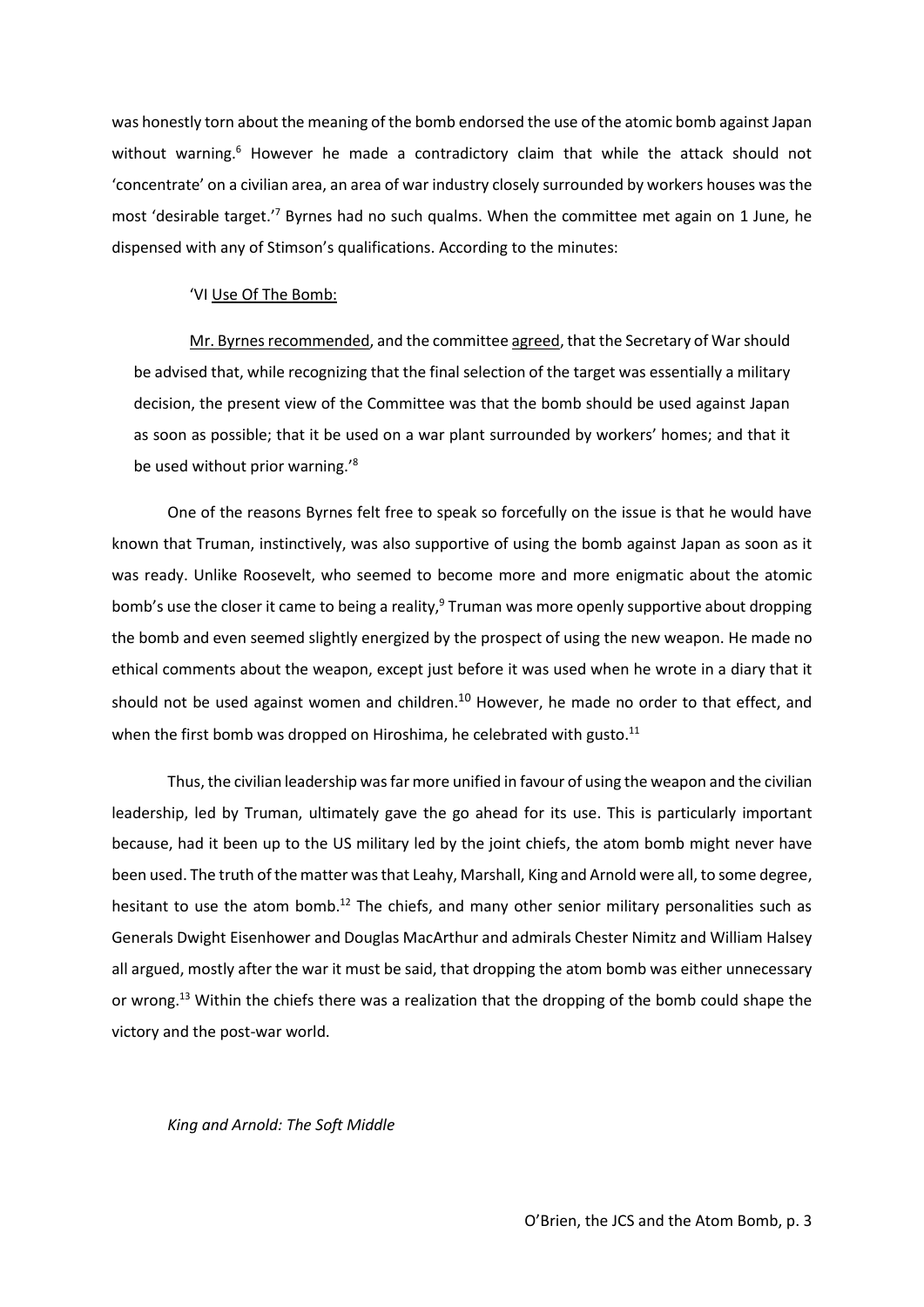Though all the chiefs had some doubts, they approached the issue of the use of the atom bomb and the end of the war from quite different perspectives. The two most difficult to pin down, partly because their post-war stance conflicted with the contemporary record from May-August 1945, were King and Arnold. Both made negative comments about the atom bomb after the war, but there is little, if any, indication that they either held those views or tried to put them into action while the war was ongoing.

Ernest King was the most enigmatic. There is no useful record of King saying anything about the atomic bomb before Hiroshima and Nagasaki were attacked, though he first was given information about the Manhattan Project in 1943.<sup>14</sup> He never attended the Interim Committee and there seem to be no minutes kept of a JCS meeting during which the bomb was discussed.<sup>15</sup> After the war, King was only slightly more forthcoming. He was quoted not long after the war saying that he did not like 'any part of' the atomic weapon.<sup>16</sup> This has been used by a number of scholars to claim King was opposed to the attacks.<sup>17</sup> However, this claim rests on very light evidence. It is probably best to say that King had doubts about the bomb, but was happy to stay out of the discussions and as such tacitly gave consent. In his private papers there are pages and pages of notes that he assembled to help write a memoir. They have stories ranging from the most mundane to the highest levels of grand strategy in the war.<sup>18</sup> Yet in none of them does he address the question of the atom bomb in any detail. Only in the memoir itself, which he wrote (in the third person) with the assistance of a reserve naval officer, did King provide any meaningful glimpse into his thinking—and in an extremely short meditation. He was very negative about the use of the bomb, though more on the grounds of necessity than ethics.

'The President in giving his approval for these attacks appeared to believe that many of thousands of American troops would be killed in invading Japan, and in this he was entirely correct; but King felt, as he had pointed out many times, that the dilemma was unnecessary one, for had we been willing to wait, the effective naval blockade would, in the course of time, have starved the Japanese into submission through lack of oil, rice, medicines, and other essential materials. The Army, however, with its underestimation of sea power, had insisted upon a direct invasion and an occupational conquest of Japan proper. King still believes this was wrong.'<sup>19</sup>

Of all the statements made by members of the joint chiefs about their general view of the atom bomb and the end of the war against Japan, this might be the most problematic. King is absolutely right in pinpointing that the discussion over the atom bomb cannot be seen in isolation, it was part of a larger debate about whether Japan should be invaded or not. The atom bomb itself was not successfully tested until July 16, and until then there was a real doubt as to whether the weapon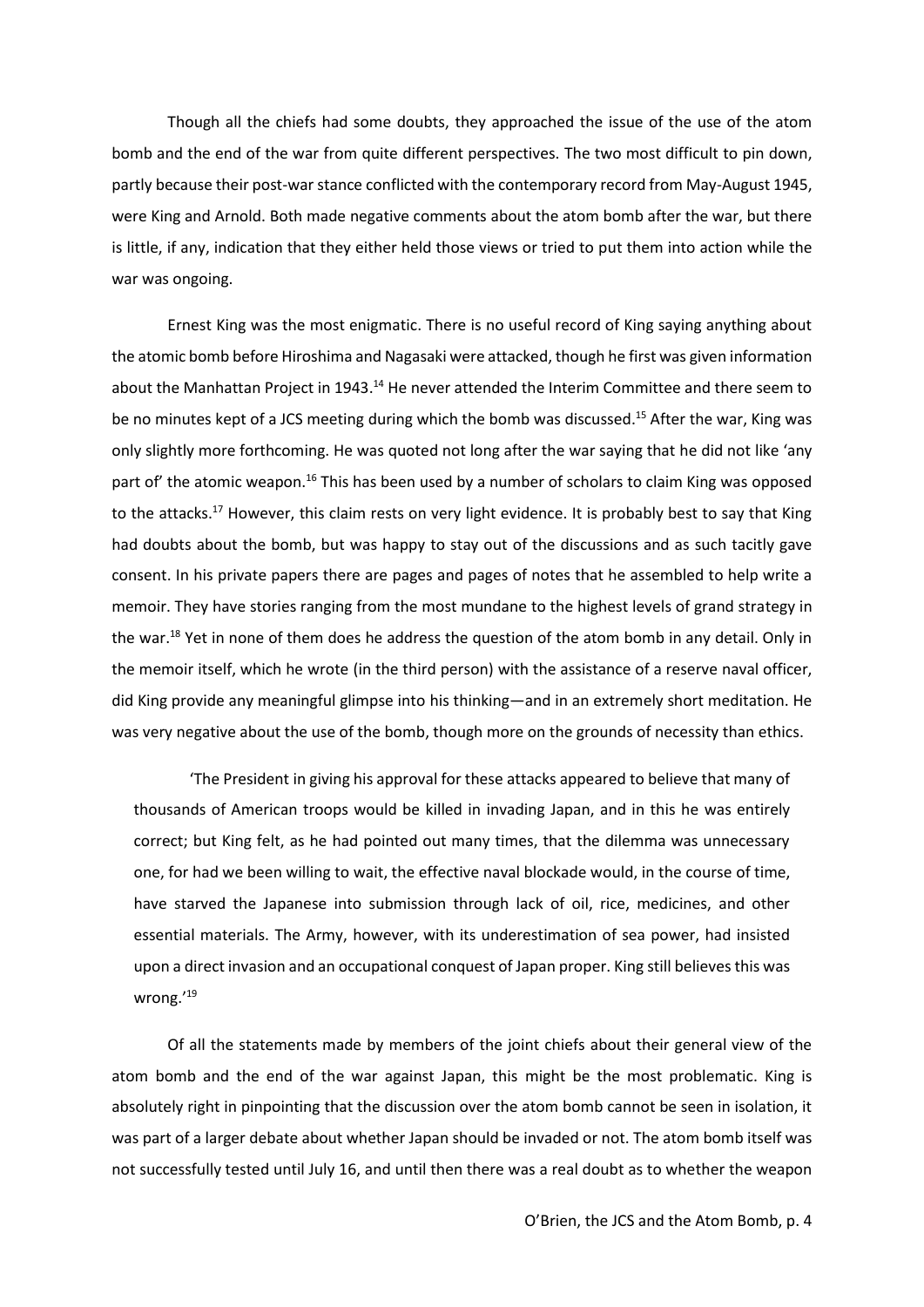would work and even if it did, how destructive it would turn out to be. As such, before July 16 there was an ongoing discussion over a possible invasion of Japan by US ground forces, starting with the main southern island of Kyushu. This invasion talk complicates the ethical strategic discussion, as any invasion held out the possibility of high casualties amongst both US and Japanese military personnel. It also held out the possibility of a high number of Japanese civilian deaths, even more than occurred during the bombing of Hiroshima and Nagasaki.<sup>20</sup>

However, King's claim that he had consistently argued against any invasion of Japan is deceptive. He might have opposed an invasion of Honshu, Japan's largest island, but he made a strong case for the invasion of the southernmost island, Kyushu. In June 1945, when discussion over the invasion reached a fever pitch, he spoke clearly in support of an assault on Kyushu.<sup>21</sup> There was a famous meeting in the White House on June 18 involving Truman, the joint chiefs (though Arnold could not make it and was represented by General Ira Eaker), Stimson and the secretary of the navy, James Forrestal. During this meeting, King spoke strongly in favour of an invasion of Kyushu, indeed he sided with Marshall who painted a generally rosy picture of the casualties the USA would suffer in any such operation. King also claimed that seizing Kyushu would provide the USA with real strategic advantages.

'Admiral King agreed with General Marshall's views and said that the more he studied the matter, the more he was impressed with the strategic location of Kyushu, which he considered the key to success of any siege operations….It was his opinion that we should do Kyushu now, after which there would be time to judge the effect of possible operations by the Russians and the Chinese.'<sup>22</sup>

King's post war comments about his supposed reluctance to use either the bomb or invade Japan, therefore, need to be taken with a large grain of salt. They are an indication that he was probably the least ethically engaged member of the JCS when it came to the use of the atom bomb and the end of the war against Japan. The opposition that he mentioned after the war, instead, had everything to do with proving the truth of his vision about the importance of sea power. It says a lot about the person. King fought the entire war trying to show the importance (and independence) of the United States Navy, as such he was often opposed to cooperating closely with either the American Army or the British Navy. He was worried, at the end of the war, that the atom bomb would overshadow what he believed was the US Navy's decisive contribution to victory in the war against Japan.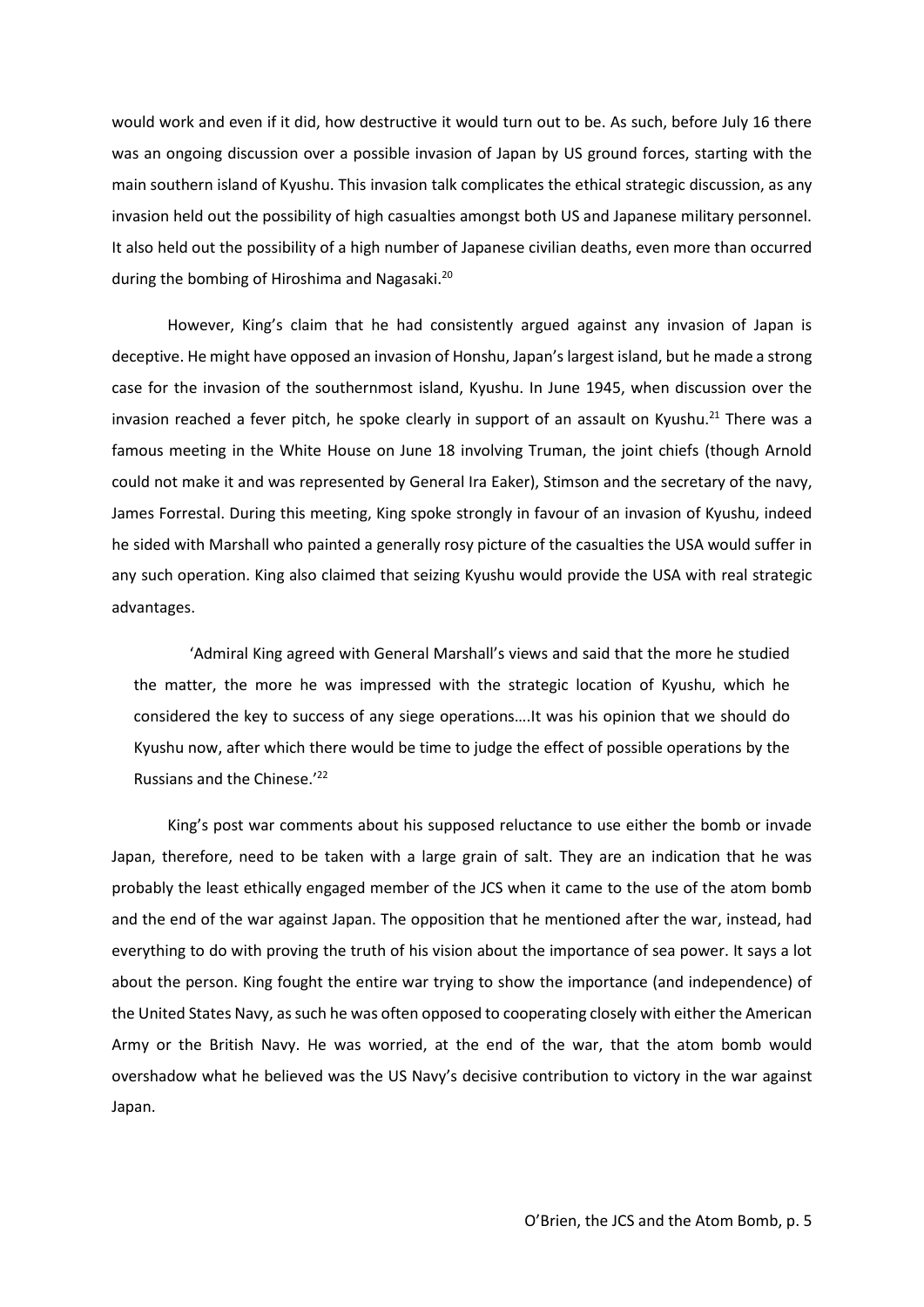Arnold, the head of the air force, had partly similar, partly different motivations. He had a rather unusual place in the JCS structure. As the USAAF was still part of the army, Arnold was actually Marshall's subordinate and was usually careful to support Marshall's positions in larger meetings. However, Marshall was far more interested in tactical airpower over strategic, and was sceptical about the USAAF's claims about the efficacy of the latter.<sup>23</sup> As such, heand allowed Arnold huge latitude in the control of air force operations.<sup>24</sup> Both Leahy and King also were also more than happy to treat Arnold as an equal member of the JCS and rarely questioned him on questions of air strategy.<sup>25</sup> Arnold was the member of the JCS who seemed most motivated by thoughts of revenge against the Japanese. Members of his aircrews were being publicly executed by the Japanese in 1944 and 1945, as the US strategic bombing campaign started to lay waste to Japanese cities. During his trips to the Pacific, he heard stories of these executions and other horrific war crimes committed by the Japanese, reacting emotionally.<sup>26</sup> One would have thought that this would have made Arnold central to the debate over the atomic bomb, as it was clear that the new weapon would have to be delivered by one of Arnold's strategic bombers.

However, Arnold, even though he knew of the Manhattan Project from its beginning, only mentioned the bomb's existence just before it was used and when he did so, remained coy as to his own views. Some of this was due to his weak heart. For significant stretches between 1943 and 1945 Arnold had to take leave after suffering a series of heart attacks. He missed the important White House meeting on 18 June because he felt he could not rush back from a visit he was making to the Pacific theater. He did not want to put his heart under too much pressure.

Like King, however, he was also conflicted about the atomic bomb because he did not want to detract from what he saw as the USAAF's specific role in ending the war against Japan. Arnold was a great believer in the power of strategic bombing and had specifically put General Curtis LeMay in charge of the air force's campaign against Japan. LeMay, with Arnold's full backing, had controversially turned to the firebombing of Japanese cities.<sup>27</sup> Arnold definitely wanted it seen that the air force had already done the major job weakening Japan before either the atom bomb was dropped or an invasion took place.<sup>28</sup>

Unlike King, however, Arnold was involved in the final process of the decision to drop the bomb, which took place during the famous Potsdam Conference in late July 1945. Of course, he was still careful about the words that he used in his diary. On 23 July he met with Stimson to confer on what he called the 'ultra' bombing effort.<sup>29</sup> The two discussed a wide range of issues including whether the bomb would force the Japanese to surrender, how it would affect Japanese psychology and what kind of effect it would have on the communities around the target. After meeting with Stimson he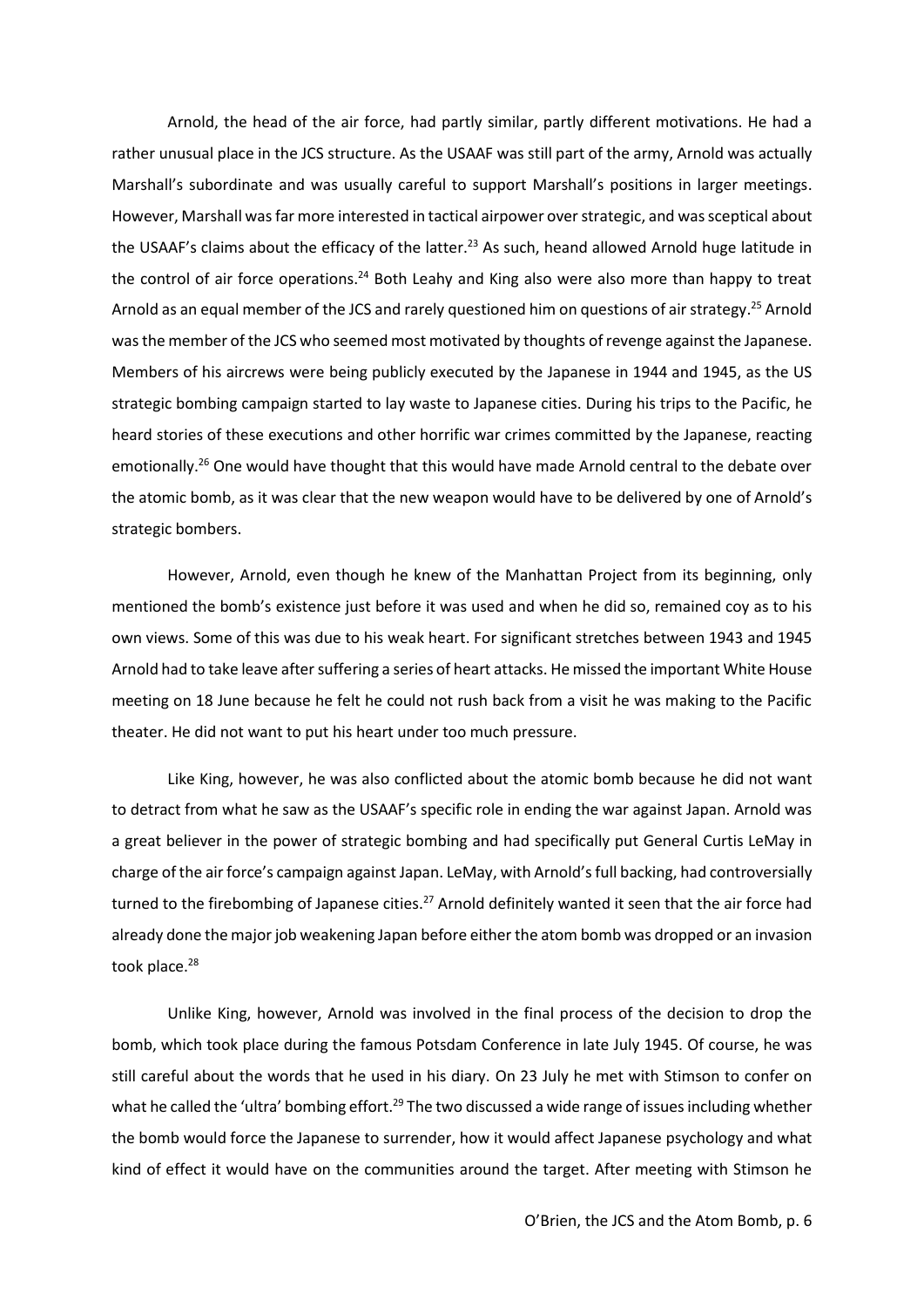wrote, enigmatically; 'Some day someone will dissolve the atom, release the atomic forces and harness the resultant terrific power as a destructive explosive. When?'<sup>30</sup>

The next day Arnold received a detailed update on the plans to drop the atom bomb.<sup>31</sup> It contained all the information that he needed including the targets, the method of delivery (B-29 bombers) and the type and estimated time of the attack (between 1-10 August). Four cities were listed as possible targets, with Hiroshima and Nagasaki the highest priorities. Both were described as large industrial cities, with the implication that they had large civilian populations. There was even an interesting side note to the effect that it was thought that a large number of Japanese industrialists and political figures had taken refuge in them as they had heretofore not been heavily attacked.

So it was certainly clear to Arnold that a large number of civilians would be killed in the attacks. This bothered him little, if at all, at the time, and he was happy to allow his deputy, General Carl Spaatz to be given operational control of the bombs.<sup>32</sup> Spaatz was serving as the head of all US strategic bombing forces, and it was once the weapon was released to his overall control that the clock started ticking towards the attack on Hiroshima. He was actually far more open than Arnold in his doubts about dropping the bomb, and requested a written order before he agreed to implement the plan to cross the atomic threshold. 33

Arnold's true feelings about the bomb also become complicated by his immediate and longer term reactions to the attacks on Hiroshima and Nagasaki. When the first confirmed news was received that the attacks were successful, Arnold was positive, agreeing that they were proper payback for the suffering that the Japanese had inflicted on American prisoners of war.<sup>34</sup> However, as time went by, some have argued that Arnold's view on the atom bomb became more negative.<sup>35</sup> Others, however, dispute this.<sup>36</sup>

What seems hard to support is the idea that Arnold had a strong ethical objection to the bomb. When he did speak negatively, it was to stress that Japan was already defeated, the implication being that the bomb was not necessary to force them to surrender. It seems more of a need to show how much the USAAF had already done to drive Japan out of the war then to imply that an ethical wrong had been committed. In Arnold's memoirs, for instance, there is no discussion of him being opposed to the dropping of the atomic bomb on ethical grounds. The most important point that he seems keen to make in his memoirs was that the atom bomb had to be delivered by aircraft.<sup>37</sup>

There might, as in the case of Ernest King, have been a residual doubt in his mind about whether the United States should have crossed the atomic threshold, but this cannot obscure the fact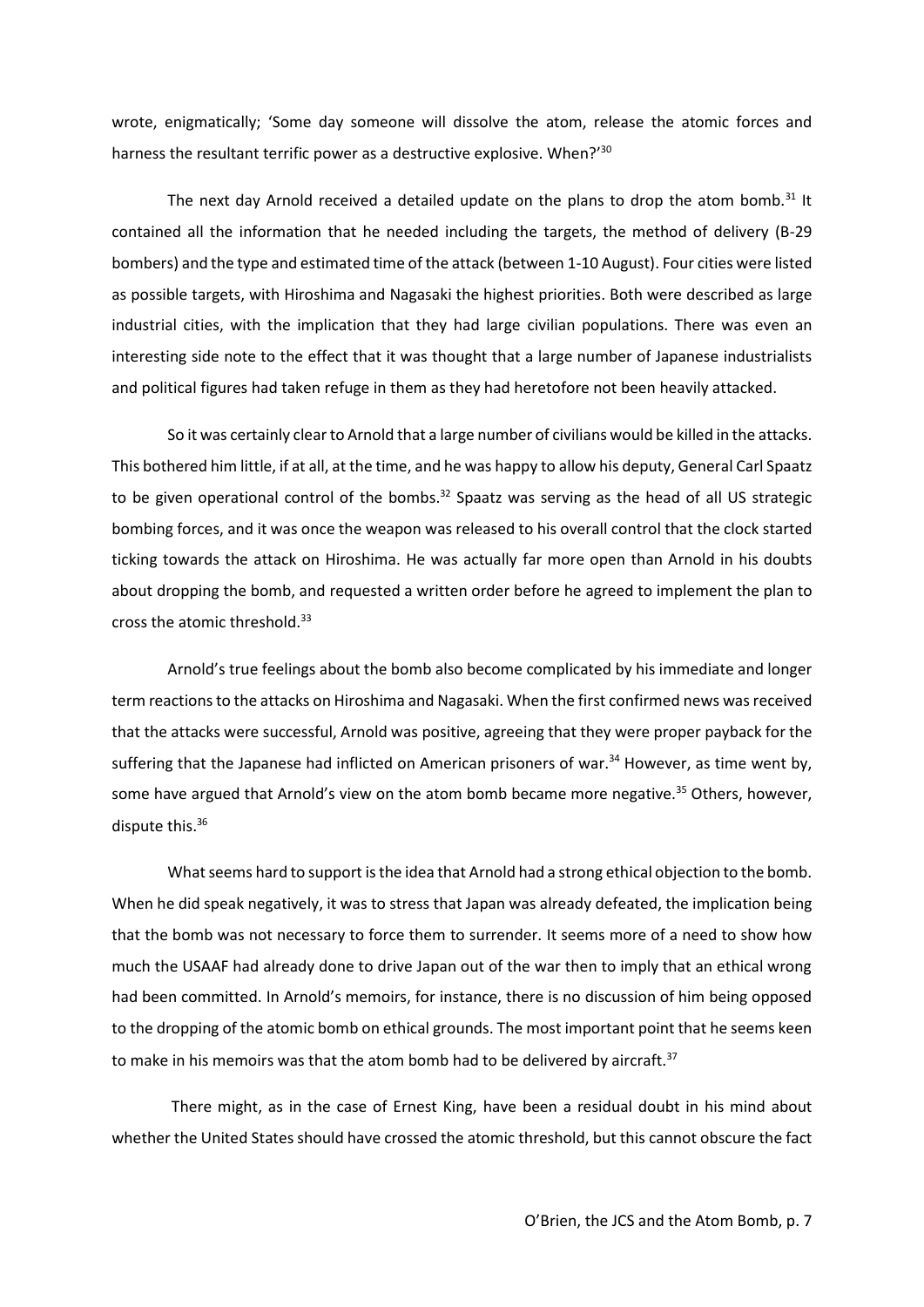that for the last few weeks in July Arnold was involved in the command decisions about the use of the bomb, and was willing to let the plan go ahead without objection.

## *Marshall and Leahy: The Hard Poles*

If King and Arnold present somewhat obscure and complex reactions to the idea of atomic warfare in 1945, the two most powerful members of the joint chiefs, Marshall and Leahy, present clearer, contrasting pictures. By this time in the war they were the yin and yang of American grand strategy. Between 1942 and 1945 they had often argued for diametrically different ways of war. Marshall favored a large-army strategy, based on attacking Germany first with a landing in France as soon as possible and, after that, an invasion of Japan as soon as one was practicable. Leahy, on the other hand, had a more economic and indirect notion of how victory would be won. He wanted the Allies to concentrate on establishing complete air and sea supremacy in both Europe and the Pacific, and then once having choked them off, compel German and Japanese surrender. Within this vision was Leahy's belief that American casualties and attacks on civilian targets should be kept to an absolute minimum.

This meant that Leahy and Marshall fought over not only the atom bomb in the spring and summer of 1945, but also about the need to invade Japan. Marshall's views were those of a direct soldier. Within the Joint Chiefs he was the most aggressive in pressing for Truman to authorize the plan for the Kyushu attack (codenamed *Olympic*).<sup>38</sup> His arguments for *Olympic* were initially based on somewhat optimistic casualty projections. During the meeting in the White House on 18 June, Marshall opted to present to the president the rosiest possible picture of expected US casualties for *Olympic*, approximately one American casualty for each 5 Japanese soldiers to be fought.<sup>39</sup> It is important to see Marshall being so optimistic about casualties, because this contradicts one of his most famous statements about dropping the atomic bombs, that it was done to save half a million US casualties.

Because of Marshall's seniority in the War Department, of all the chiefs he played the most prominent official role in the decision on whether and how to use the atom bomb. While not a standing member of the Interim Committee, Marshall was invited to attend during two of its most important meetings, those on 31 May and 1 June. Marshall was invited specifically because Truman had asked that he be involved in making the final decision on the use of the bomb.<sup>40</sup> Marshall had known of the atomic bomb program from the start, and therefore had already given a good deal of thought to how it could be integrated into his strategic vision. Two days before he attended the first interim committee meeting, he had a detailed discussion on precisely this question with assistant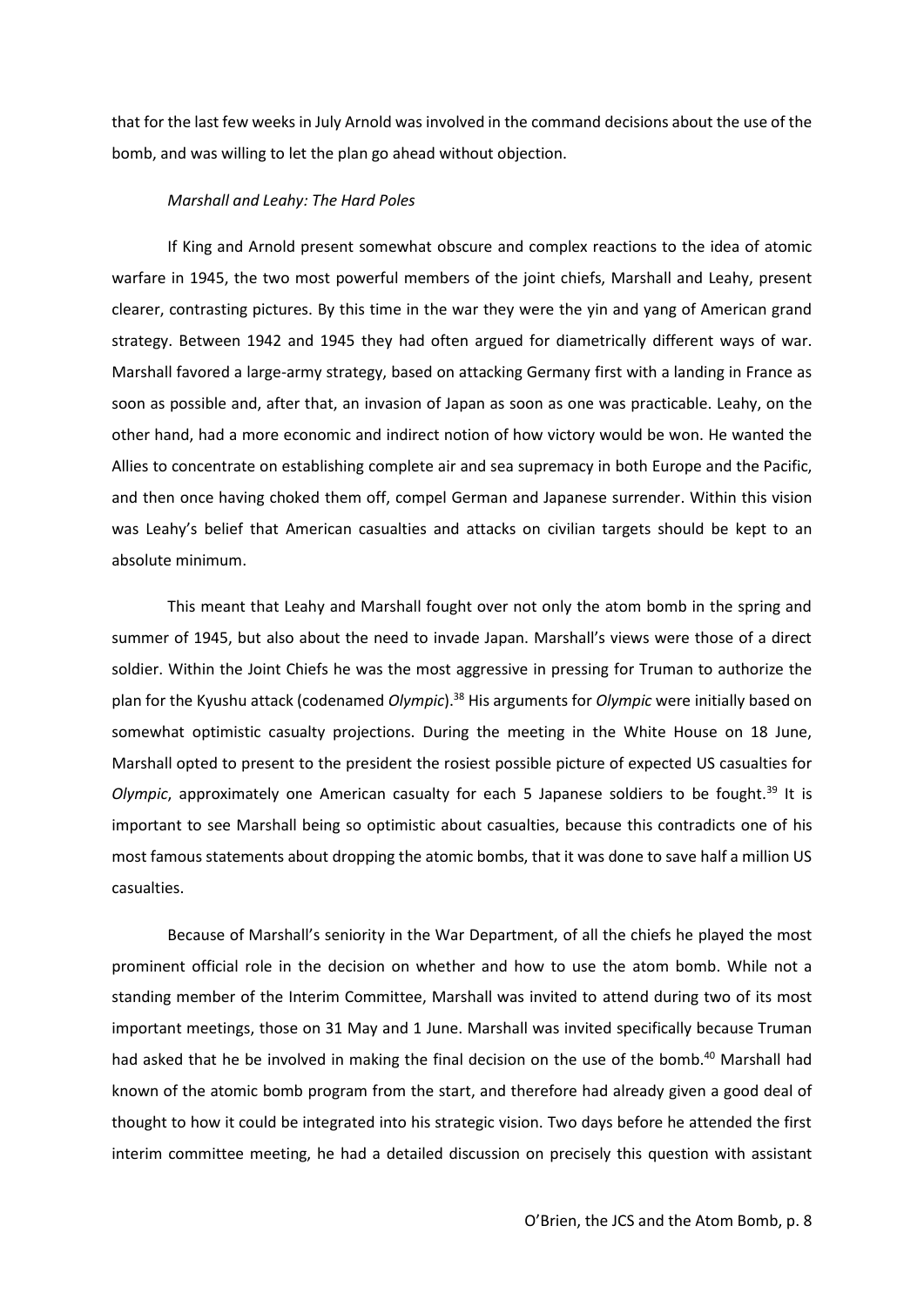secretary of war, John McCloy. McCloy recorded Marshall's thoughts, and demonstrated that the general saw the atom bomb as a new weapon, which shared some ethical and strategic similarities with poison gas, but which, crucially, was a legitimate weapon of war to be used if the US government decided it was needed to end the conflict.

'General Marshall said he thought these weapons might first be used against straight military objectives such as a large naval installation and then if no complete result was derived from the effect of that, he thought we ought to designate a number of large manufacturing areas from which the people would be warned to leave—telling the Japanese that we intended to destroy such centers. There would be no individual designations so that the Japs would not know exactly where we were to hit—a number should be named and the hit should follow shortly after. Every effort should be made to keep our record of warning clear. We must offset by such warning methods the opprobrium which might follow from an ill considered employment of such force.

The General then spoke of his stimulation of the new weapons and operations people to the development of new weapons and tactics to cope with the care and last ditch defense tactics of the suicidal Japanese. He sought to avoid the attrition we were suffering from such fanatical but hopeless defense methods—it requires new tactics. He also spoke of gas and the possibility of using it in a limited degree, say on the outlying islands where operations were now going on or were about to take place. He spoke of the type of gas that might be employed. It did not need to be our newest and most potent—just drench them and sicken them so that the fight would be taken out of them—saturate an area, possibly with mustard, and just stand off. He said he had asked the operations people to find out what we could do quickly—where the dumps were and how much time and effort would be required to bring the gas to bear. There would be the matter of public opinion which we had to consider, but that was something which might also be dealt with. The character of the weapon was no less humane than phosphorous and flame throwers and need not be used against dense populations or civilians—merely against these last pockets of resistance which had to be wiped out but had no other military significance.<sup>'41</sup>

It was certainly one of the most important reflections given by a US military leader on the bomb (and weapons of mass destruction as a whole) during the war. It has been used occasionally to say that Marshall had doubts about the use of atomic weapons. However the most revealing thing was Marshall's surprising willingness to contemplate using weapons such as the atom bomb and gas. During the war, all the major powers debated whether they should use gas attacks, though in the end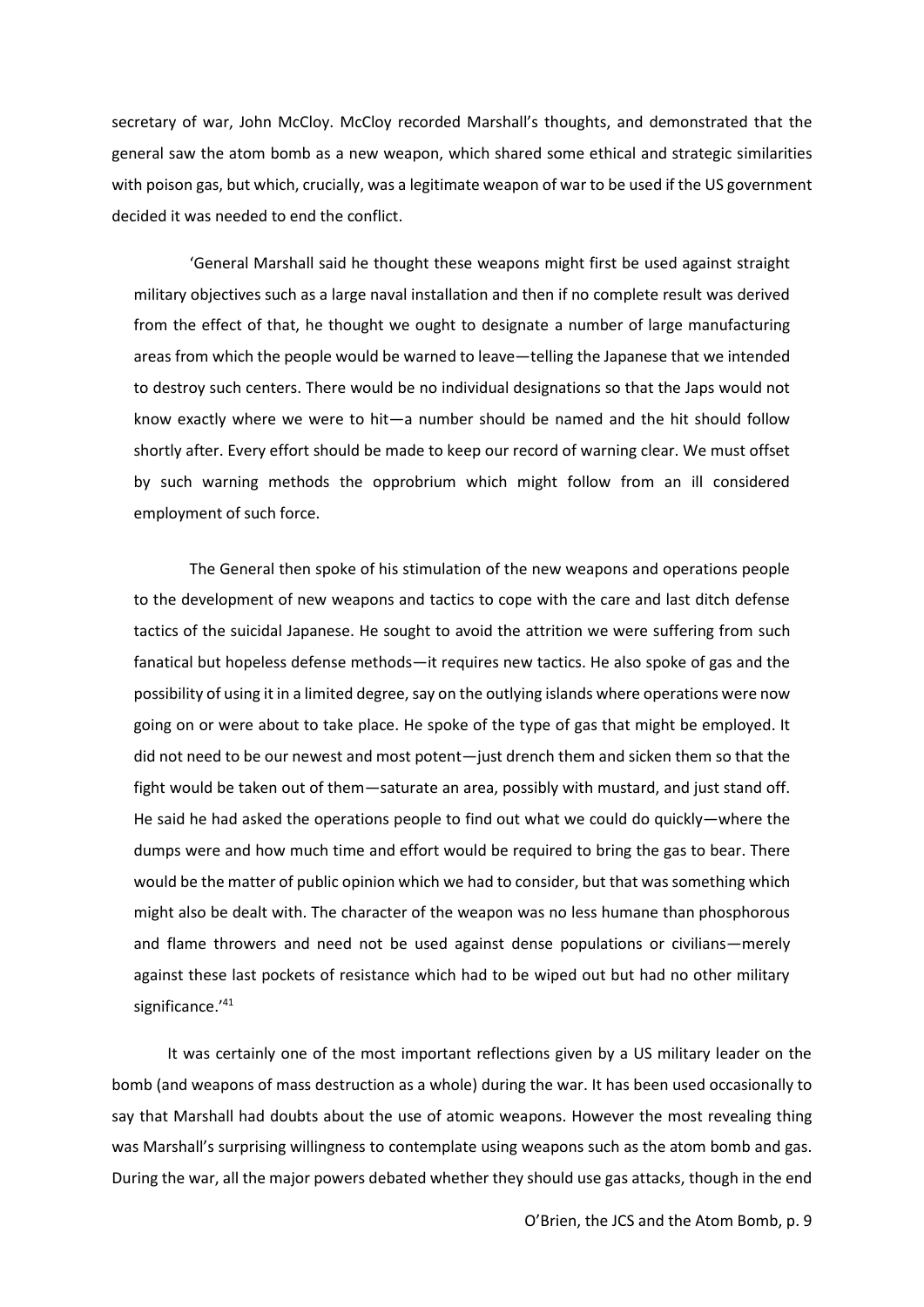no one was willing to do so against another major power (there were examples of the Japanese using different gasses in their brutal war against the Chinese).<sup>42</sup> Marshall, however, was the most senior American who seemed most supportive of using gas if it was thought practicable. Two weeks after he spoke to McCloy, Marshall sent King an Army memorandum which called for the pre-emptive use of chemical warfare against the Japanese during *Olympic*. 43

In fact, it was Marshall who from that moment provided the most consistent support for the use of atomic weapons. During the two meetings of the interim committee which he attended—the ones which determined the direction of weapons usage and during Byrnes claimed that a consensus had been reached that the atom bomb should be used without warning on an industrial target that contained a large number of worker's houses—Marshall seemed completely comfortable with the idea that the bomb would be used.<sup>44</sup> During the 31 May meeting, he spoke almost entirely on the atomic bomb's place in US-USSR relations.<sup>45</sup> During the 1 June meeting, the one in which Byrnes made his comment about their being a strong consensus on using the bomb, Marshall was silent.<sup>46</sup>

In the run up to the use of the bomb Marshall's silent acceptance moved to a far more active assent. By the time of Potsdam, Marshall was eager to use the atom bomb. He had no faith that strategic bombing would end the war on its own, and finally understood that the invasion of Japan would now be far bloodier than he had claimed in June.<sup>47</sup> He admitted (indirectly) to Truman that his earlier assumptions of relatively light losses from an invasion of Japan were wrong, and was now telling the president that it might cost half a million US casualties to force the Japanese to surrender by invading and conquering the home islands.<sup>48</sup> He was so worried about the resistance the Japanese could pose that he started considering using the atomic bomb as a tactical weapon against Japanese troops on Kyushu.<sup>49</sup> Thankfully such a disastrous move never occurred.

After the war, Marshall continued with his strong support for using the atomic bomb. He provided more detail than he ever had previously in some interviews given to his biographer, Forrest Pogue, not long before his death. By this time, Marshall was more than happy to describe the use of the atomic bomb as 'wise.'

'Q. 71. Do you feel it was necessary to drop the bomb to shorten the war?

A. I regarded the dropping of the bomb as of great importance and felt that it would end the war possibly better than anything else, which it did, and I think that all the claims about the bombings and all afterwards were rather silly. Because we had had these terrific destructions and it hadn't had these effects. I think it was quite necessary to drop the bombs in order to shorten the war.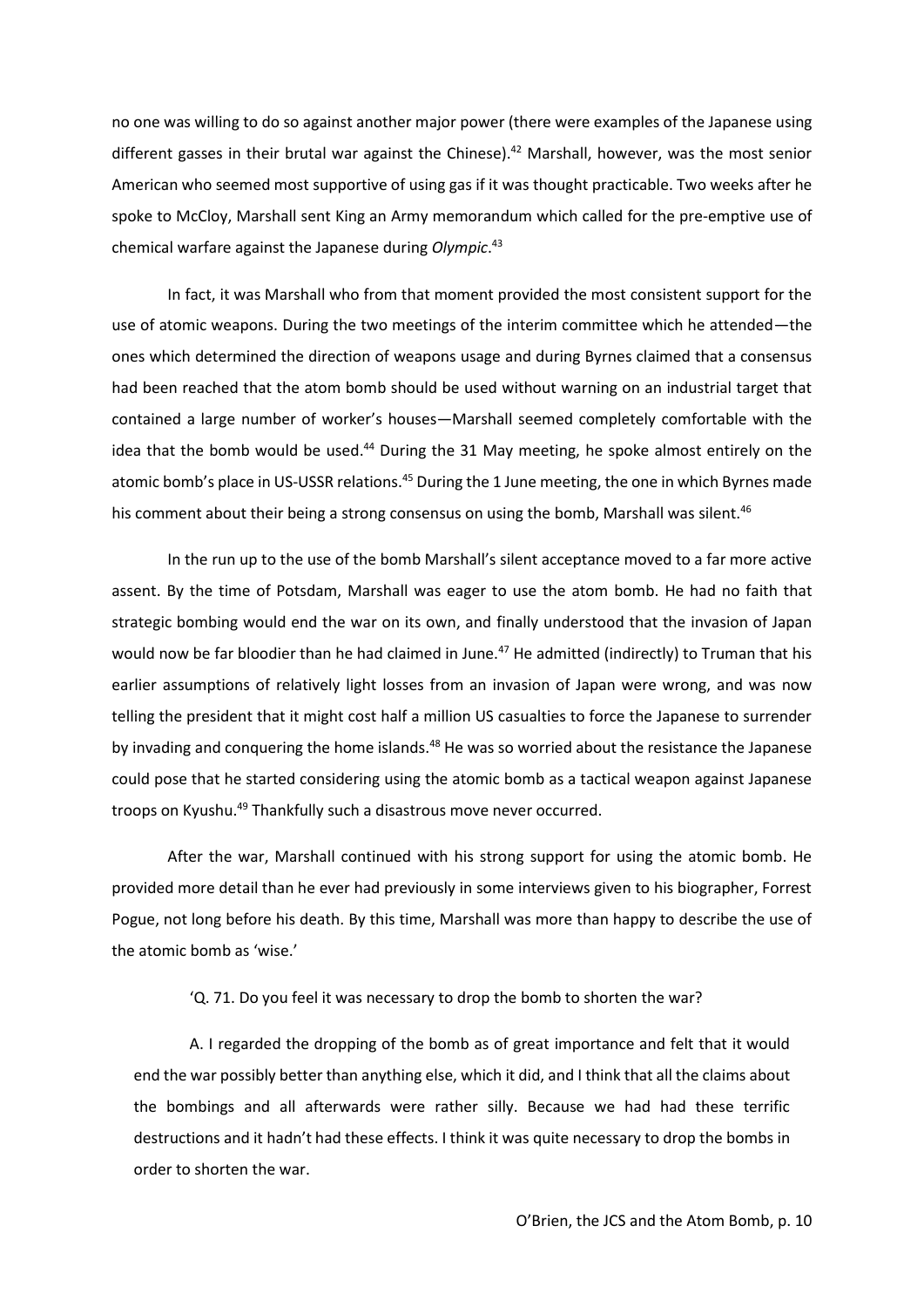Q. 72. Do you feel in retrospect that it would have been better to refrain from using it?

A. In retrospect, I feel the same way about it. There were hundreds and hundreds of thousands of American lives involved in these things as well as hundreds of billions of money. They had been perfectly ruthless. We had notified them of the bomb. They didn't choose to believe that. And what they needed was shock action and they got it. I think it was very wise to use it.'<sup>50</sup>

If Marshall represented the most clear-cut example of someone who supported the use of the atomic bomb, Leahy represented the most clear-cut example of someone who was opposed. . Leahy was Marshall's superior, not only in position as chairman of the joint chiefs, but also in rank, having been promoted to the 5-star level one day before the general.<sup>51</sup> Leahy had a remarkable position in the US government during the war. As the president's chief of staff, he was the only policy-making individual who had daily, direct access to the Oval Office. He was also, along with Harry Hopkins, the only individual who had complete access to Roosevelt's and Truman's correspondence with world leaders such as Winston Churchill and Joseph Stalin.<sup>52</sup>

Leahy's role in the atomic bomb decision has been rather poorly understood, partly because Marshall liked to pretend he was more powerful than he really was. After the war Marshall claimed that Leahy was only let in on the atomic secret late in the day, not long before the successful test of the weapon in July 1945.<sup>53</sup> Nothing could be more untrue. Leahy would have been told about the atomic bomb by Roosevelt, his close personal friend, almost immediately after he became FDR's chief of staff in July 1942. In fact, as time came on Roosevelt saw Leahy as the only person he could fully trust with America's atomic secrets. This was made explicitly clear in September 1944, when Roosevelt invited Churchill to a meeting in Hyde Park NY (the president's family home) to discuss atomic policy. During these top secret meetings the only people in the room were often Roosevelt, Churchill and Leahy.<sup>54</sup> Marshall was kept far away from Hyde Park during this, and all other meetings during the war. 55

The problem we have with Leahy was the same with which Marshall was presented. Leahy was discrete and so close to the president that he rarely had to write things down. Before Roosevelt died, Leahy spent a good deal of his time trying to shape FDR's opinion about the bomb—in a negative direction. He complained about its cost, predicted it would not work, and believed it was immoral. We know this because he mentioned his beliefs to one of the few people in the US government he trusted, H. Freeman Matthews. Matthews had worked with Leahy when the latter was the US ambassador to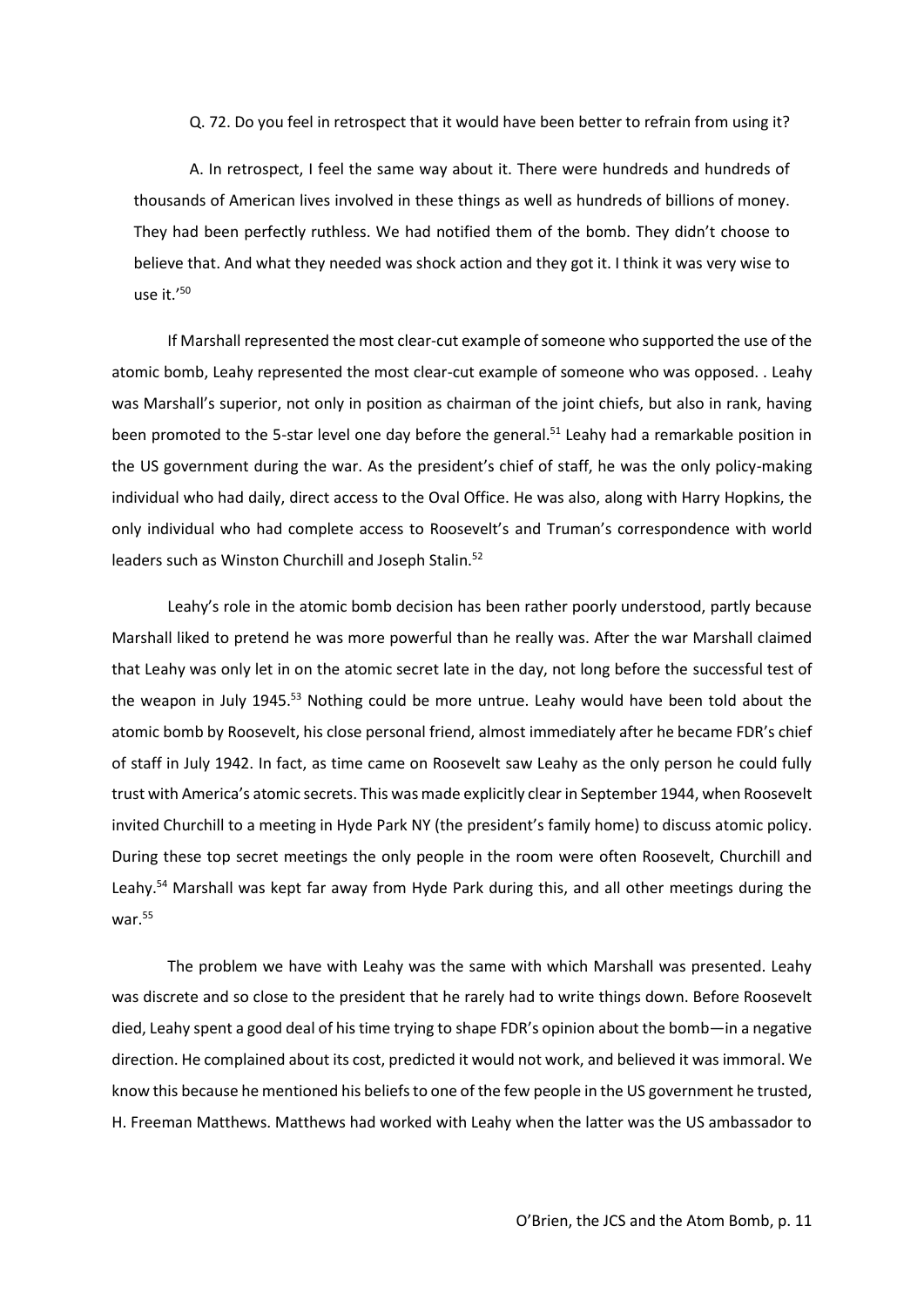Vichy France in 1941. In 1944-1945 he was head of the State Departments Western European desk before becoming Under Secretary of State.

Matthews was one of the few people with whom Leahy is recorded as discussing the atomic bomb, and it was clear not only did Leahy hope it would not work, he believed it would be a tragedy if it did and the USA then used it against an enemy. He told Matthews before it was tested that 'I don't think this thing is going to work, this bomb. But…if it does, it's going to have terrible, terrible consequences for the future.'<sup>56</sup> Matthews was struck by the intensity of Leahy's loathing for the atom bomb, writing in his unpublished memoirs that the admiral was convinced that the bomb was a 'terrible thing for the world.'<sup>57</sup>

The problem Leahy had was trying to keep the bomb from being dropped once Roosevelt had died. He was not a close friend of Truman and the new president listened to other advisers, such as Byrnes and Marshall, as much if not more than he did to Leahy. That did not stop the admiral from trying. He was in the room when Truman was given his first detailed briefing about the atomic bomb program's existence and when he and Truman first discussed the weapon, Leahy was very negative. He told the president that it was '...the biggest fool thing that we have ever done.'<sup>58</sup> Truman, however, was unmoved by Leahy's negativity and the admiral was not made a member of the interim committee. Byrnes did, however, keep him abreast of developments, paying two evening visits to Leahy's Washington DC townhouse to discuss atomic policy with him.<sup>59</sup>

What also makes Leahy's position unusual was that he strongly opposed dropping the bomb and invading Japan at the same time. This position, which might have seemed contradictory, was based on a consistent ethical stand that he had shown for much of his career. Starting with his first experience of combat, back in the Spanish-American War of 1898, Leahy maintained that the United States should not wage war against civilian targets.<sup>60</sup> During World War IIwar he continued this position, though it must be said that there was a certain amount of self-deception in his approach. He believed the USAAF when they claimed that they were doing 'precision' attacks against Axis targets.<sup>61</sup> Only when he attended the Potsdam Conference in July did he see the true devastation that had been inflicted by strategic bombing. Leahy's heartfelt opposition to the use of the atom bomb came from the strength of his ethical convictions, which he admitted overrode his more logical side. As he told a close aide '…deep in the heart, I don't like to see weapons like that developed and used.'<sup>62</sup>

As a sign that Leahy's lobbying might have been playing in Truman's mind, it was only after the president and his chief of staff arrived for the Potsdam Conference that Truman wrote in his diary that he did not want the atom bomb used against women and children.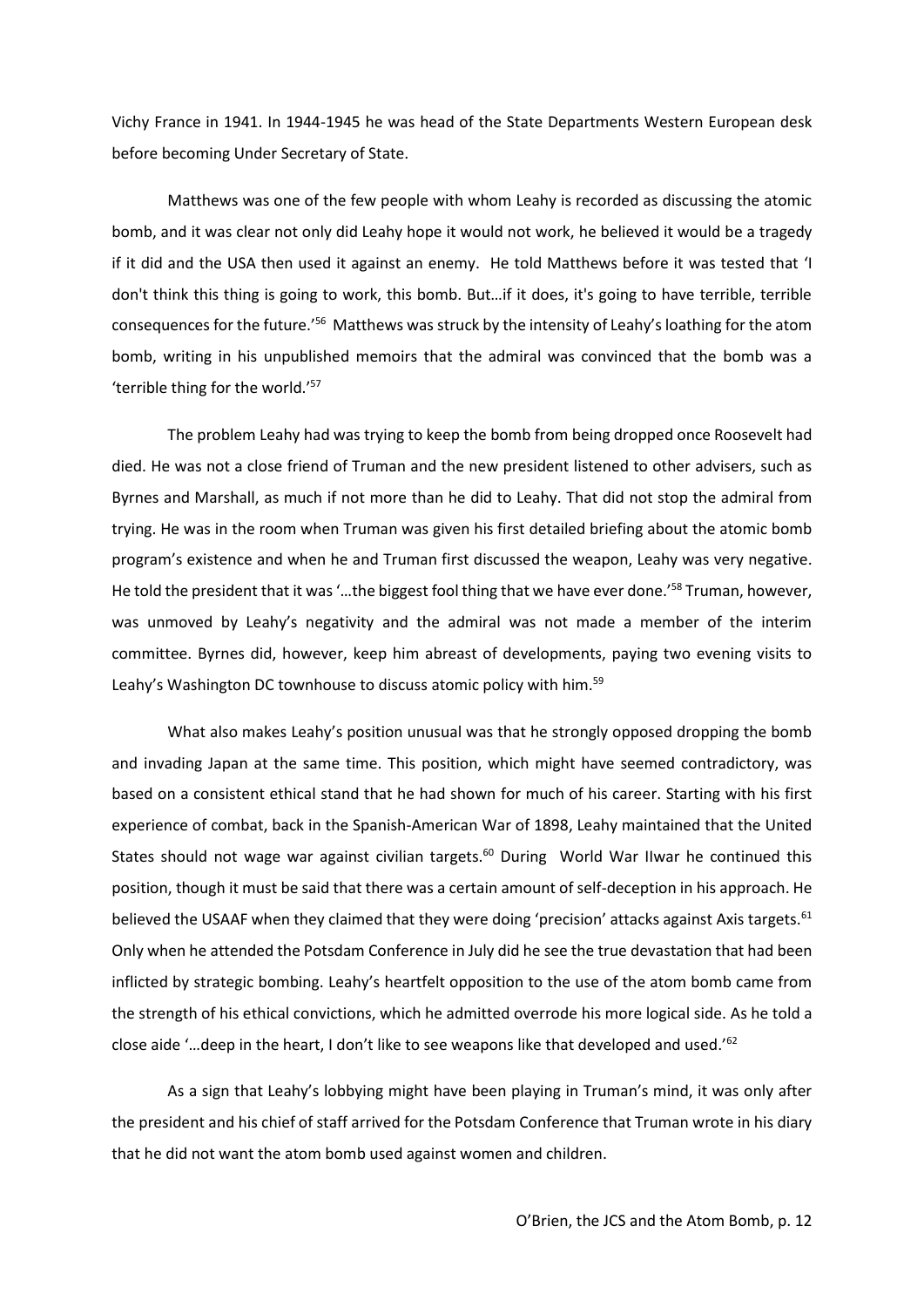If seeing the devastation in Germany only reconfirmed Leahy's opposition to the use of the atom bomb, he was left with the basic conundrum that the same ethical standard which had him opposing the bomb also led him to argue against any invasion of Japan. Leahy believed that with Japan completely cut off from the rest of the world by US air and sea power, the war was over and the Japanese government would have to surrender—sooner rather than later. As the war was over in his mind, the idea of invading Japan to possibly hasten its end seemed pointless; further slaughter and the death and maiming of hundreds of thousands on both sides that would make little material difference to the war's outcome. It was why he led the opposition to the invasion of Kyushu on 18 June and continued afterwards to impress on the president the terrible cost any such attack would incur.

In many ways he succeeded too well in this task, and made Truman even more eager to use the bomb when it was shown to be operable. Leahy's overall position would have been politically very difficult for Truman to take (were the president even inclined to do it—which he was not). Truman wanted the war to be over, and if the atom bomb offered him an opportunity to speed up that process, he was darn sure he was going to take it.

When the bomb was dropped Leahy suffered a severe depression. He remarked to those closest to him that the United States had committed a grave ethical mistake, as war was never to be waged directly against civilian targets.<sup>63</sup> To some who knew him, the regret he felt at the bomb's use was so great it represented the moment when his robust health first started to give way. In his memoirs, written 5 years later, he could not contain his regrets. He stated outright that in using the bomb the United States 'had adopted an ethical standard common to the barbarians of the Dark ages. I was not taught to make war in that fashion, and wars cannot be won by destroying women and children.'<sup>64</sup>

#### *The Atom Bomb, the End of the War and the Lost Victory*

Writing in 1949, Arnold decried what he saw as the failure of victory in the Second World War to bring a true peace. 'One thing stands out clearly against the background of my experience: the winning of peace is much more difficult than the winning of even a global war. One look at the condition of the poor old world today, four years after the supposed ending of World War II, almost makes me gasp. Where is our peace?'<sup>65</sup> Arnold was giving voice to a feeling that was shared by most of the joint chiefs (and many others). The war was supposed to lead to a longstanding and solid period of peace, and yet within years relations between the USA and the USSR had deteriorated so dramatically that an even more destructive, nuclear war, seemed a real possibility. Leahy, who played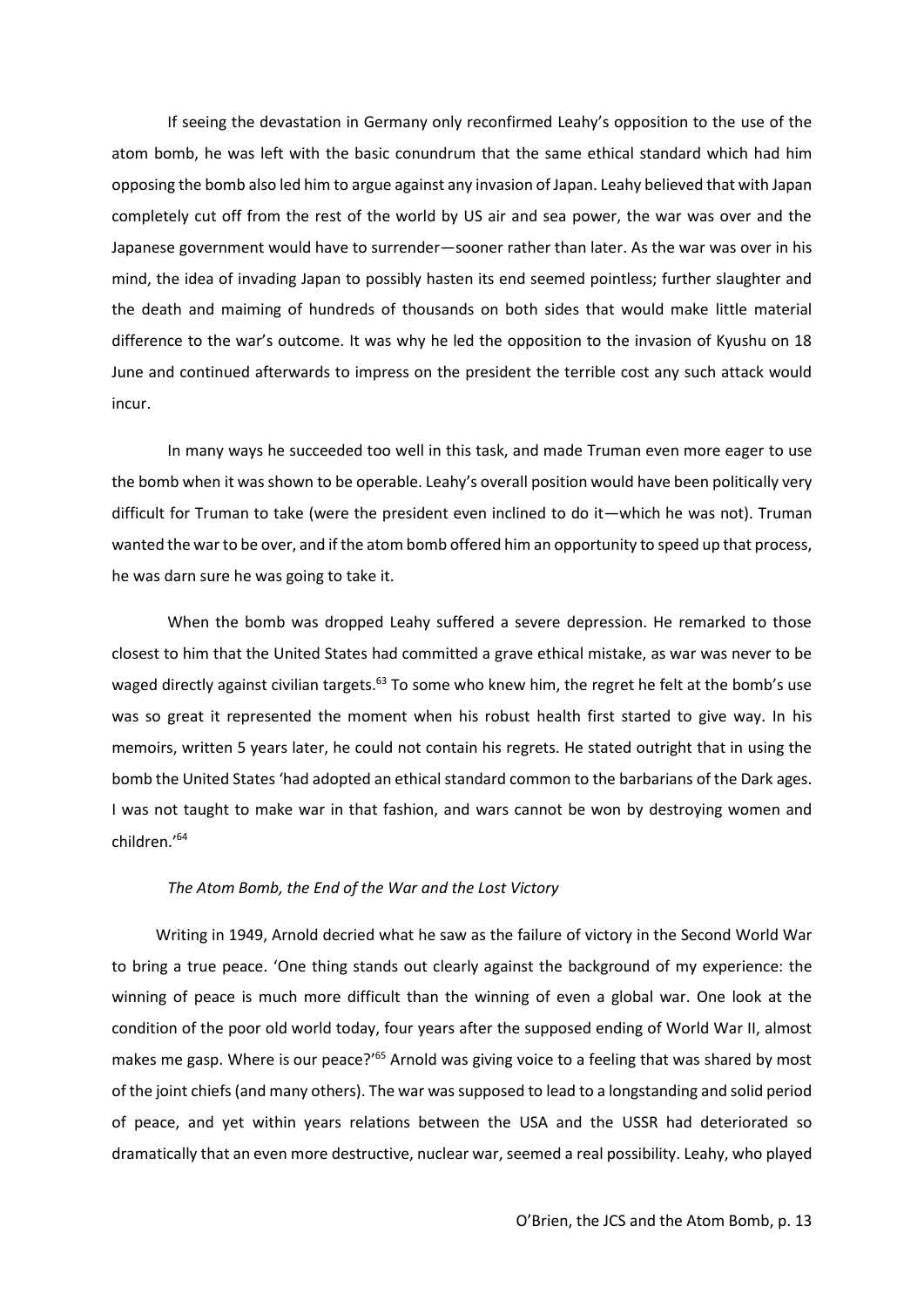a very important role in determining US policy during the Cold War, was maybe even more depressed. 'Victory' to him meant far more than conquering Japan and Germany. As he surveyed the world, he believed that the United States was and would continue 'paying for this war in many ways long after we, and our children too, had passed away. It may require the better part of a century to bind up the wounds of a world torn in its physical structure by forces which were unleashed first by the aggressor nations and then by us.'<sup>66</sup>

It might be surprising to see the chiefs being so ambiguous about the meaning of victory in the war. They had done their job. Germany and Japan had been completely conquered, their armed forces destroyed, and their ability to threaten the United States nullified. Yet, the war was supposed to be more than this, and by a higher standard it fell short. There were two specific ways this was tied to the atomic bomb decision. The first was the meaning of the bomb in the post-war world, and this was what most preoccupied Leahy. What Leahy was most worried about was that if the USA used the bomb in a first strike attack, it would make it far more likely that it would suffer similarly in the coming years or decades once other powers also developed atomic weaponry. He wanted the USA to send a message to the world that the atom bomb was such a terrible weapon (in his mind morally equivalent or even worse than poison gas) that it should not be used even if it was being targeted on a country that had no retaliatory capability. After the war he continued his crusade against atomic weapons. He wrote one of the first detailed definitions of weapons of mass destruction in the US government.<sup>67</sup> Until he left office in early 1949 he did his best to ensure that the USA did not have a formally approved first strike atomic policy.

Then there was the question of the meaning of the bomb, victory and the Cold War. Where the chiefs were different from many in the civilian hierarchy, most prominently Byrnes, was that even those who supported using the bomb had no desire that it be seen as a weapon against the USSR, a way to use 'victory' to intimidate the Soviets. They saw victory as being over Naziism and Imperial Japan. They were less engaged with starting a new competition with the USSR. Though they had some differences in their views of the atom bomb, they had little or no interest in using the bomb to start a competitive new era over the USSR, to manipulate victory as part of an early Cold War. This difference, perhaps more than any other, showed the difference of the military mind from the civilian.

In the end two very important differences stand out between the military and the civilian leadership. Compared to Truman, Byrnes and Stimson—Leahy, Marshall, King and Arnold had not only a wider range of opinion they had, perhaps most surprisingly, more doubts about the use of the bomb. Three of the four mentioned different concerns about the bomb after the war and one, Leahy, spoke out against it before it was dropped. Their opposition emerged from different impulses; ethical,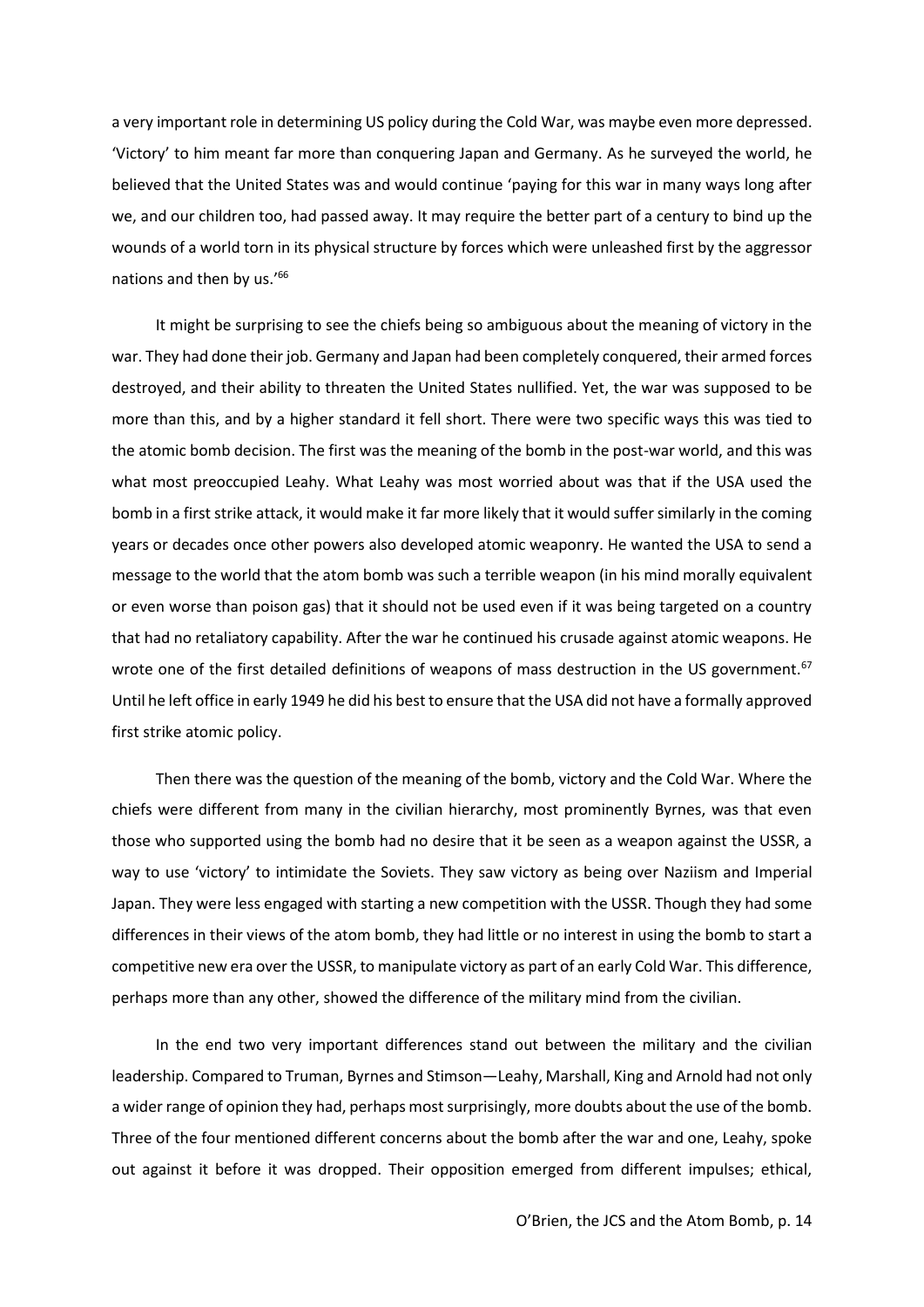practical and to a certain degree selfish. Arnold and King, for instance, were both concerned with protecting the reputation of their branch of the armed service in causing the defeat of Japan. They did not want the atom bomb to obscure what they believed were the decisive roles of the USAAF and USN in bringing Japan to defeat. Both also had some ethical doubts about using the weapon, and were certainly uneasy discussing it after the war. However, in both cases it is important not to overstate the ethical component in their thinking. Leahy on the other hand, had enormous ethical problems with dropping the bomb, and publicly aired them in his memoirs which were published not long after he left office. In fact, Leahy was the person at the upper echelon of the US government most opposed to the use of atomic weapons. No civilian matched the intensity or duration of his opposition. Even Marshall, who was the most robust in arguing for the use of the atomic bomb (and that of poison gas) was found to have made qualifying comments a few months before Hiroshima, in which he said the bomb should first be used on a strictly military target and only later be used to attack civilians if the Japanese had still not surrendered.

Why did the military debate differ so from the civilian and what did it have to say about the end of the war? To begin with, the debate showed that the military, or at least some of its leadership at the JCS level, did not see the Second World War as a war which would automatically transform the USA into a permanent global police force. They were much more concerned with the defeat of the Axis Powers, and in protecting what they saw as the reputation of the United States and its armed services for fighting wars properly and effectively in doing so. They had little interest in making a grand global statement about American power, to intimidate, for instance, the USSR. In other words, again it was the military leadership of the United States that was least likely to see the world war mutating quickly into a Cold War. In this way the Joint Chiefs present a very different debate from that which has obsessed many historians for the past decades. Intimidating the Soviet Union had only miniscule impact on their thinking. They rarely, if at all, connected the bomb to an attempt to limit Soviet expansion. Only George Marshall ever addressed the question before the attacks on Hiroshima and Nagasaki, and even he did it in a non-commital way. Certainly compared to Byrnes or even Truman, the military leadership of the United States was more restrained and less aggressive when it came to planning for the post-war world.

It leaves us with one of the great questions about the end of the war. Had the US military had its way, the war might have ended very differently. The bomb might not have been dropped and the war could have continued on for months longer until either an invasion of Kyushu, the entry of the USSR into the conflict or even an extended air-sea blockade would have forced the Japanese to surrender. The atomic threshold would not have been crossed, but on the other hand, far more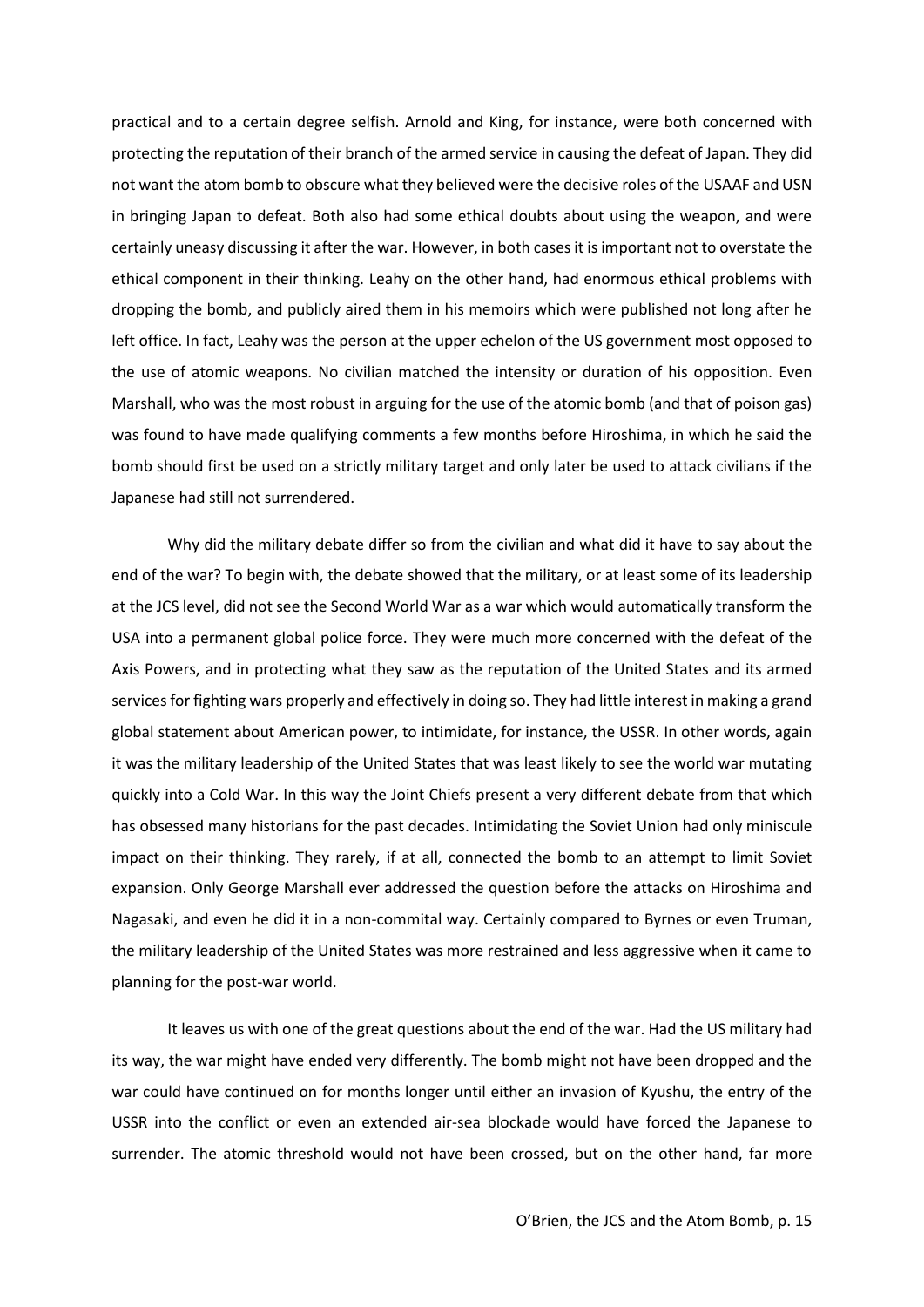Japanese, both military and civilian, would have died had an invasion or extended blockade occurred. There is no easy answer in this debate, as there was no easy answer at the time.

**.** 

<sup>2</sup> One of the best books about the Joint Chiefs is: Mark A Stoler, *Allies and Adversaries, The Joint Chiefs of Staff, the Grand Alliance, and US Strategy in World War II*, (Chapel Hill, UNC Press, 2000). Stoler spends only a little time discussing the different joint chiefs and the decision to use the atomic bomb (see pp. 256-7). <sup>3</sup> Ernest J. King and Walter Muir Mitchell, *Fleet Admiral King: A Naval Record*, (London, Eyre and Spottiswoode, 1953), pp 411-12.

<sup>4</sup> Harry S. Truman, *Memoirs: Volume One, Year of Decisions*, (Garden City, Doubleday, 1955) p. 418. <sup>5</sup> Truman actually invited Stimson to attend the Potsdam Conference in July 1945, but by the time the meetings started he had decided he could do without the Secretary of War's advice and kept Stimson off the official American negotiating team.

<sup>6</sup> Sean L. Malloy, Atomic Tragedy: Henry L. Stimson and the Decision to Use the Atomic Bomb against Japan, (Ithaca, Cornell Univ Press, 2018), pp 115-16. Malloy described Stimson's conflicts over the bomb in detail, and argues that ultimately he accepted that it could be used on large Japanese city (as long as it was not Kyoto) partly because the shock value could lead to a Japanese surrender. According to one of Stimson's biographers,

<sup>&</sup>lt;sup>1</sup> Much of the vast literature which delves into the Truman administration's decision to employ the atom bomb, falls into three large groupings. The traditionalists/orthodox historians argue that the atom bomb was needed to force Japanese surrender, prevent a bloody invasion of Japan, and save many tens, if not hundreds of thousands of US and Japanese lives. Some of the best examples include: Wilson Miscamble, *The Most Controversial Decision: Truman, the Atomic Bombs and the Defeat of Japan*, (Cambridge, Cambridge Univ Press, 2011); D. M. Giangreco, *Hell to Pay: Operation Downfall and the Invasion of Japan 1945-1947*, (Annapolis, Naval Institute Press, 2009); Robert James Maddox, *Weapons for Victory: The Hiroshima Decision*, (Columbia, Univ Missouri Press, 2004); Richard B. Frank, *Downfall: the End of the Imperial Japanese Empire*, (New York, Penguin, 2001). Opposed to this group are the revisionists. They argue that the bomb did not need to be dropped as Japan was already close to surrender and that any US invasion of japan was not necessary or if it had to go ahead that it would have resulted in far fewer casualties than the traditionalists argue, and that the bomb was either mostly or partially aimed at intimidating the USSR. Some of the best examples include: Campbell Craig and Sergey Radchenko, *The Atomic Bomb and the Origins of the Cold War*, (New Haven, Yale Univ Press, 2008); Kai Bird and Lawrence Lifschultz (eds), *Hiroshima's Shadow*, (Stony Creek, The Pamphleteers Press, 1998); Gar Alperovitz (et al), *The Decision to Use the Atomic Bomb: And the Architecture of an American Myth*, (New York, Alfred Knopf, 1995); Gar Alperovitz, *Atomic Diplomacy: Hiroshima and Potsdam, The Use of the Atomic Bomb and American Confrontation with Soviet Power*, (New York, Vintage, 1965). There is a middle ground, that argues that the bomb was really dropped to try and force the Japanese to surrender, not to intimidate the Soviets, but that the Japanese probably would have surrendered relatively quickly anyway, certainly not long after the Red Army attacked. For some of these analyses see: J. Samuel Walker, *Prompt and Utter Destruction: Truman and the Use of Atomic Bombs against Japan*, (Chapel Hill, UNC Press, 1997); Kenneth P. Werrell, *Blankets of Fire: US Bombers over Japan during World War II*, (Washington, Smithsonian Institute Press, 1996). Walker has also published a very useful historiographical article on the different schools of thoughts: J. Samuel Walker, 'Recent Literature on Truman's Atomic Bomb Decision', in Frank Costigliola and Michael J, Hogan (eds) *America in the World: The Historiography of American Foreign Relations since* 1941m (Cambridge, Cambridge Univ Press, 2014). Walker does an excellent job summarizing the different arguments on the bomb and shows the strength of a middle ground position between the more hard line traditionalists and revisionists. For an overview of some of the ethical views of the dropping of the bomb see: Francis X. Winters, *Remembering Hiroshima: Was it Just*, (Farnham, Ashgate, 2009).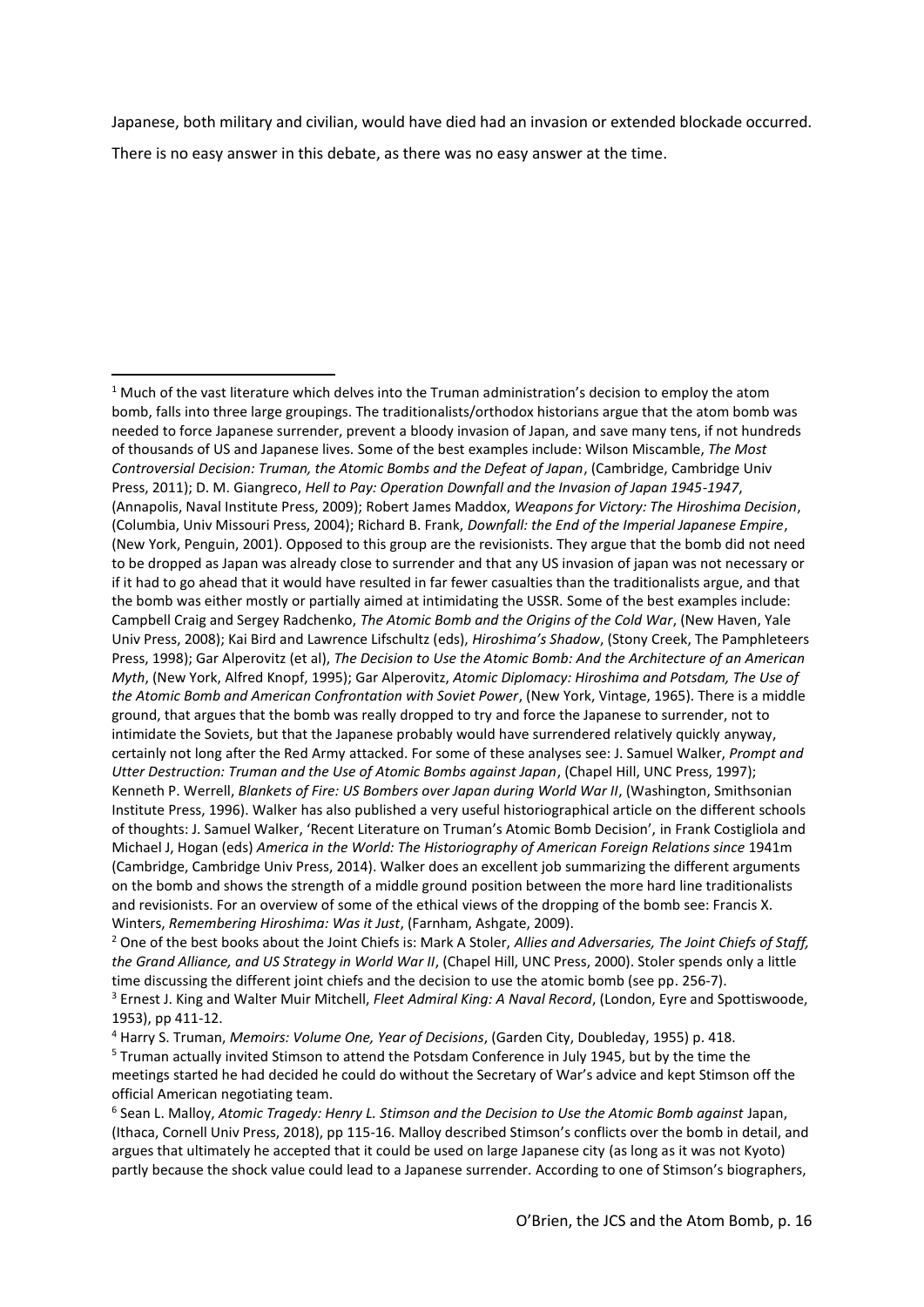the Secretary of War always assumed the bomb would be dropped, so never really contemplated holding back. Elting E. Morison, *Turmoil and Tradition: A Study of the Life and Times of Henry L. Stimson*, (Boston, Houghton Mifflin, 1960), p. 629.

<sup>7</sup> 'Notes of the Meeting of the Interim Committee, 31 May 1945', pp 13-14. Accessed online through the Truman Library:

https://www.trumanlibrary.org/whistlestop/study\_collections/bomb/large/documents/index.php?documenti d=39&pagenumber=14

8 'Notes of the Meeting of the Interim Committee, 1 June 1945,' pp. 8-9. Accessed online through the Truman Library:

https://www.trumanlibrary.org/whistlestop/study\_collections/bomb/large/documents/index.php?documenti d=40&pagenumber=8

<sup>9</sup> Roosevelt said very little about the bomb the closer it came to being a reality. After his meetings with Churchill in October 1944, he was reluctant to discuss its use. One of the few things he said about it was that it might be used against Japan, but only in a demonstration over an uninhabited area. See: Ronald Takaki, *Hiroshima: Why America Dropped the Bomb*, (Boston, 1995) pp 20-1; Gar Alperovitz, *The Decision to Use the Atomic Bomb and the Architecture of an American Myth*, (London, 1995) p. 662

 $10$  This was in a series of pages of notes that Truman kept during Potsdam. The entry about not attacking women and children was dated 25 July 1945. The document can be accessed at:

[http://www.trumanlibrary.org/whistlestop/study\\_collections/bomb/large/documents/pdfs/63.pdf#zoom=100](http://www.trumanlibrary.org/whistlestop/study_collections/bomb/large/documents/pdfs/63.pdf#zoom=100) <sup>11</sup> Arnold A. Offner, *Another Such Victory: President Truman and the Cold War 1945-1953*, (Palo Alto, Stanford Univ Press, 2002), p. 92

<sup>12</sup> In: Alperowitz, *The Decision to Use the Atomic Bomb* (1995), there are large sections on all the different military personalities that expressed some opposition to the use of the atomic bomb. It is useful, but at times lacks nuance as it ascribes a rather one dimensional nature to their thinking. See pp. 329, 334-5, 348 for some mentions of King and Arnold. From these one would assume that they were more clearly opposed to the use of atomic weapons than they probably were.

<sup>13</sup> Eisenhower, Nimitz and Halsey all spoke negatively about the use of the atom bomb, in an ethical sense. They not only believed that the weapon was unnecessary to end the war, they also believed that it was morally wrong for the United States to have used the weapon in the first place.

<sup>14</sup> Thomas B. Buell, *Master of Sea Power: A Biography of Fleet Admiral Ernest J. King*, (Annapolis, Naval Institute Press, 1980), p. 496

<sup>15</sup> For instance, between 1 March 1945 and the attack on Hiroshima, which would have been the period if any during which the atomic bomb would have been mentioned, there is no minuted discussion of it in any of the JCS minutes. During that period the JCS met on: 1 March, 13 March, 27 March, 24 April, 22 May, 12 June, 18 June, 26 June, 16-21 July (as part of Potsdam Conference), 23 July.

<sup>16</sup> Buell, *Master of Sea Power*, p. 497.

<sup>17</sup> Ronald Schaffer, *Wings of Judgement: American Bombing in World War II*, (New York, OUP, 1985), p. 166; Alperovitz, *The Decision to Use the Atomic Bomb,* p. 329.

<sup>18</sup> Ernest King Mss, Library of Congress Manuscript Division, Washington DC, Box 35 has over 100 pages of different notes that King put together after the war. There does not seem to be a mention of the atom bomb anywhere in them.

<sup>19</sup> King and Whitehill, *Fleet Admiral King, A Naval Record*, (London, 1953), p. 412.

 $20$  The weakest argument made by the revisionists against the atomic bomb was that the casualties that would have been incurred during any such operation would have been on the lighter side: (see Barton Berstein, 'A Postwar Myth: 500,000 US Lives Saved'. *Bulletin of the Atomic Scientists*, #42, (June/July 1986), pp 38-40; John R. Skates, *The Invasion of Japan, Alternative to the Bomb*, (Columbia, 1994), pp 76-80). It was also an unnecessary diversion from the most important ethical argument against dropping the bomb, not that it precluded any invasion, but that no invasion was necessary because of US air and sea control around Japan. <sup>21</sup> The minutes of this meeting are discussed in every serious work on the debate over invading Japan or using

the atom bomb. For an online copy see: 'Minutes of Meeting held at the White House, June 18, 1945', Accessed online through the Truman Library.

https://www.trumanlibrary.org/whistlestop/study\_collections/bomb/large/documents/index.php?documenti d=21&pagenumber=1

 $22$  Ibid, p. 4.

1

<sup>23</sup> John W Huston (ed), *American Airpower Comes of Age: General Henry H. "Hap" Arnold's World War II Diaries*, Vol 1, (Maxwell, Air University Press, 2002) pp 239-40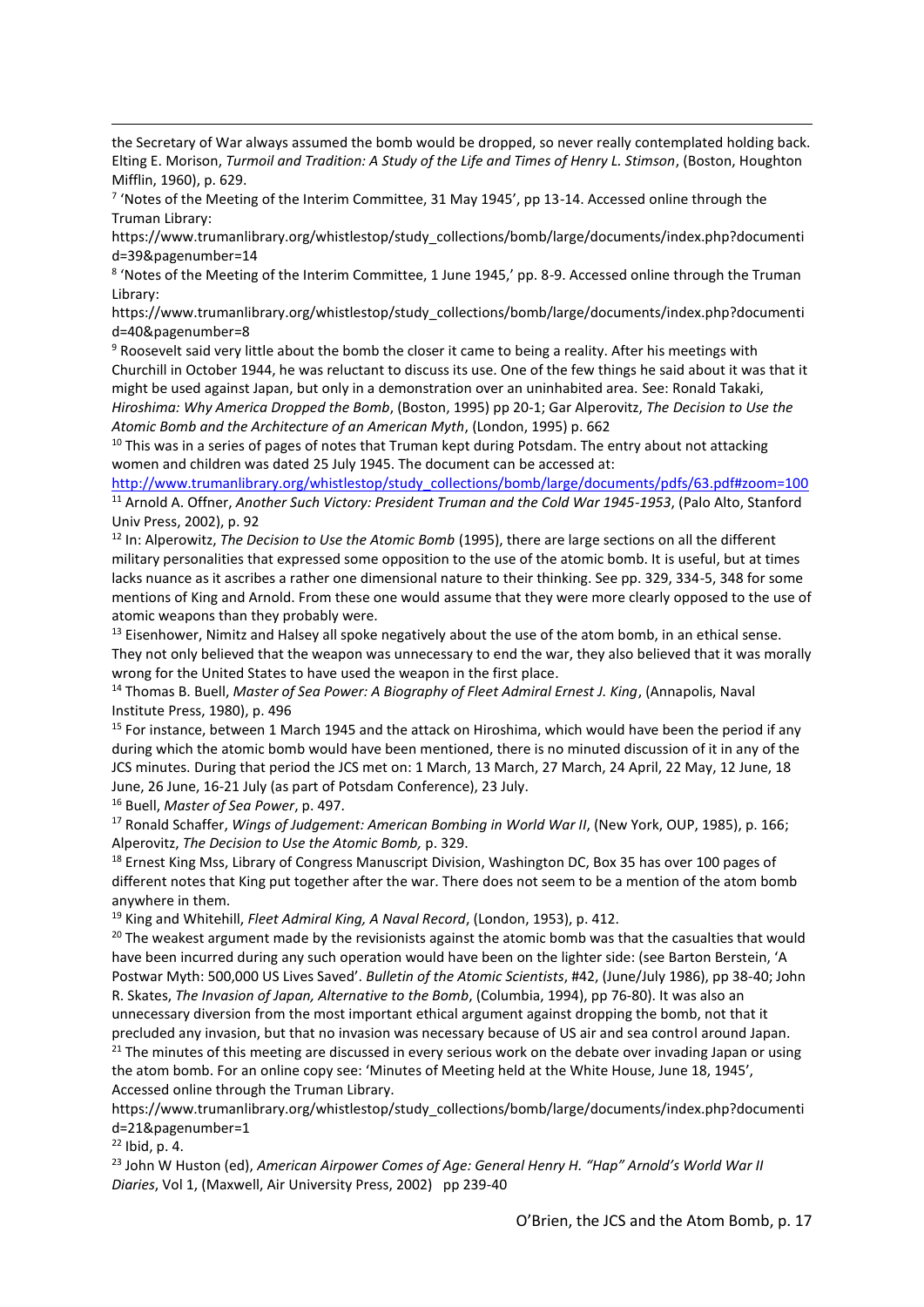<sup>24</sup> Richard G. Davis, *Carl A. Spaatz and the Air War in Europe*, (Washington, Centre for Air Power History, 1993). p. 496

<sup>25</sup> Phillips Payson O'Brien, *How the War was Won: Air-Sea Power and Allied Victory in World War II*, (Cambridge, Cambridge Univ Press, 2015). Chapter 4 has a discussion of the different members of the JCS and their interactions.

<sup>26</sup> Henry A. Arnold Mss, Library of Congress, Washington DC, Reel 3, Diary entry, 16 June 1945.

<sup>27</sup> Michael Sherry, *The Rise of American Airpower: The Creation of Armageddon*, (New Haven, Yale Univ Press, 1987) pp. 266-83.

<sup>28</sup> There is a meditation on Arnold's reasons for missing the 18 June meeting in the edited version of his diary. See: Huston (ed), *American Airpower Comes of Age,* , Vol 2, (Maxwell, Air University Press, 2002), pp. 318-19.

<sup>29</sup> Henry A. Arnold Mss, Library of Congress, Washington DC, Reel 3, Diary entry 23 July 1945.

<sup>30</sup> Henry A. Arnold Mss, Library of Congress, Washington DC, Reel 3, Diary entry 23 July 1945.

 $31$  John Stone to Arnold, 24 July 1945, Accessed online through the Truman Library:

https://www.trumanlibrary.org/whistlestop/study\_collections/bomb/large/documents/index.php?documenti d=31&pagenumber=1

<sup>32</sup> Henry A. Arnold, *Global Mission*, (New York, Harper and Bros, 1949) p. 589. See also: Thomas M. Coffey, *HAP: The Story of the US Air Force and the Man Who Built It, General Henry H. "Hap" Arnold*, (New York, The Viking Press, 1982), p. 382.

<sup>33</sup> Schaffer, *Wings of Judgement*, p. 147.

1

<sup>34</sup> Ed Cray, *General of the Army: George C. Marshall: Soldier and Statesman*, (New York, Norton, 1990), p. 548. <sup>35</sup> Dik Alan Daso, *Hap Arnold and the Evolution of American Air Power*, (Washington, Smithsonian Institute Press, 2000), p. 209.

<sup>36</sup> Coffey, *HAP: The Story of the US Air Force,* p. 371.

<sup>37</sup> Arnold, *Global Mission*, p. 233. Arnold discusses the atomic bomb on six pages in this memoir. The one mention of any opposition to the explosion of the bomb occurred when one of the scientists came to Arnold trying to have the test explosion stopped for the reason that they could not be sure how powerful the bomb would be (see p. 255).

<sup>38</sup> Truman, *Memoirs: Volume One*, p. 416.

<sup>39</sup> Frank Settle, *General George C. Marshall and the Atomic Bomb*, (Santa Barbara, Praeger, 2016), p. 92.. Settle describes Marshall as "evasive" during the meeting. Marshall claimed that the best comparison for *Olympic* was General MacArthur's campaign on Leyte, where US-Japanese casualties were running at a rate of 1 to 5. There were far bloodier comparisons, including Okinawa and Iwo Jima, which were much closer to 1 to 2 or even 1 to 1.25. 'Minutes of Meeting held at the White House, June 18, 1945', Accessed online through the Truman Library.

https://www.trumanlibrary.org/whistlestop/study\_collections/bomb/large/documents/index.php?documenti d=21&pagenumber=1

<sup>40</sup> 'Notes of the Meeting of the Interim Committee, 31 May 1945', p. 2.

<sup>41</sup> 'Memorandum of Conversation', 29 May 1945, McCloy Notes. Accessible through Marshall Foundation Online[: http://marshallfoundation.org/library/digital-archive/memorandum-of-conversation/](http://marshallfoundation.org/library/digital-archive/memorandum-of-conversation/)

<sup>42</sup> Yuki Tanaka, 'Poison Gas: The Story Japan would Like to Forget', *Bulletin of Atomic Scientists*, Vol 44, No 8, 1988, pp 10-19.

<sup>43</sup> George Marshall Mss, George Marshall Foundation Library, Lexington VA, Marshall to King, 15 June 1945.

<sup>44</sup> Settle, *George C. Marshall*, pp 78-80.

<sup>45</sup> 'Notes of the Meeting of the Interim Committee, 31 May 1945', p. 11.

<sup>46</sup> 'Notes of the Meeting of the Interim Committee, 1 June 1945.' Marshall is listed as having attended the meeting, but there is no record of him speaking during its proceedings.

<sup>47</sup> Schaffer, *Wings of Judgement*, p. 166.

<sup>48</sup> Truman, *Memoirs: Volume One,* p. 417.

<sup>49</sup> Miscamble, *The Most Controversial Decision*, pp. 82, 116.

<sup>50</sup> 'Interview with General Marshall', Tape 14, February 11, 1957, p. 27; Accessed through Marshall Foundation online. http://marshallfoundation.org/library/wp-

content/uploads/sites/16/2014/05/Marshall\_Interview\_Tape14.pdf

<sup>51</sup> As a 5-star member of the navy Leahy was a Fleet Admiral, a rank he was given on 15 December 1944.

Marshall was made the army equivalent, General of the Army, the following day.

<sup>52</sup> William Rigdon, *White House Sailor*, (Garden City, Doubleday, 1962), pp 6-9; See also: Elsey, *An Unplanned Life*, pp. 18-21.